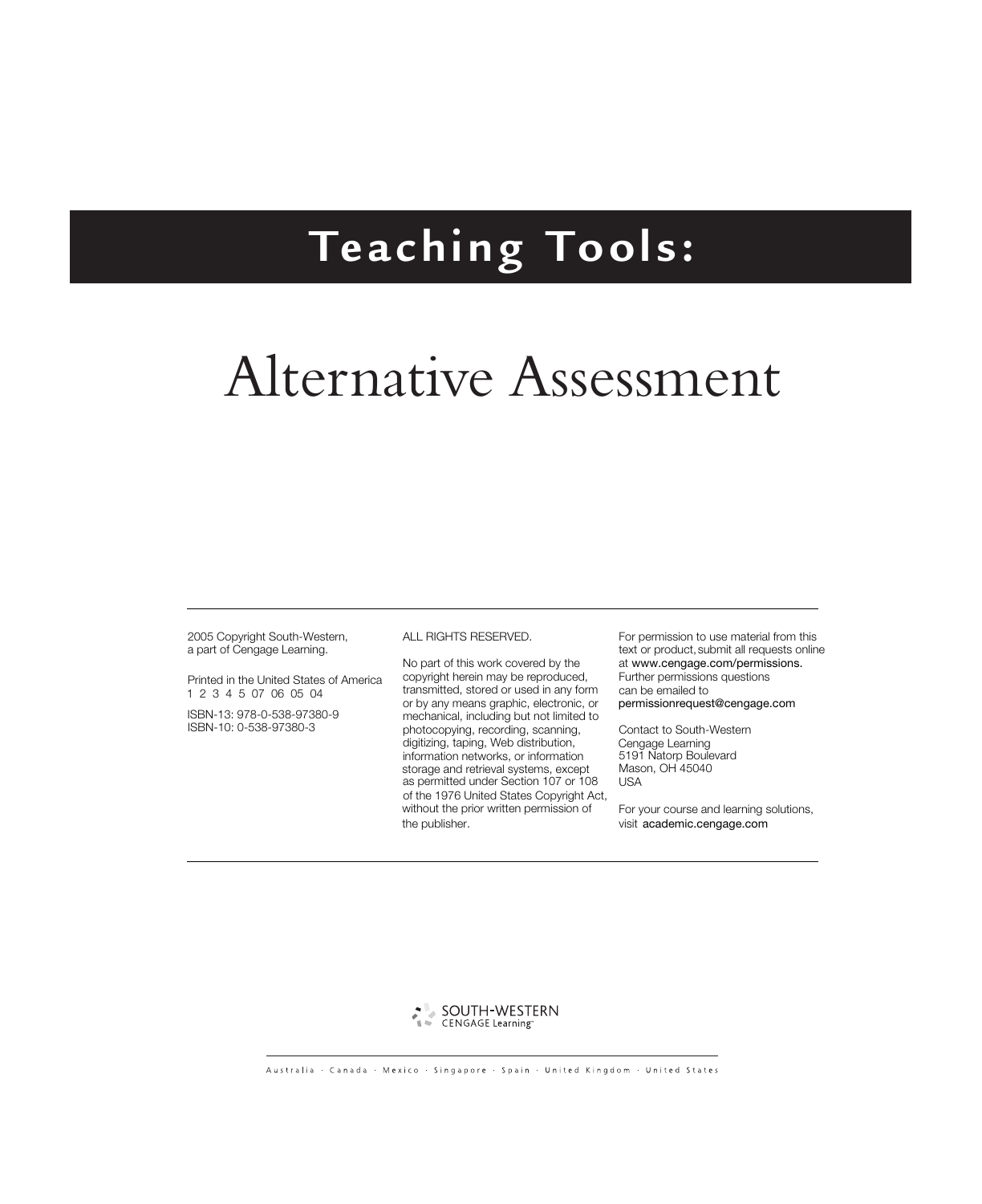## **CONTENTS**

| <b>INTRODUCTION</b>                                                      | $\mathbf{1}$   |
|--------------------------------------------------------------------------|----------------|
| <b>ASSESSMENT TOOLS</b>                                                  | 3              |
| <b>Classroom Tests</b>                                                   | $\overline{3}$ |
| Performance-Based Assessment                                             | $\overline{4}$ |
| Portfolios                                                               | 10             |
| Summary                                                                  | 15             |
| <b>INTERNET RESOURCES</b>                                                | 16             |
| <b>RECOMMENDED READING</b>                                               | 17             |
| ADDITIONAL RESOURCES AND STUDENT HANDOUTS                                | 19             |
| <b>Fall Civics Project</b>                                               | 19             |
| Assessment Rubric for Problem Solving, Projects, Performance Assessments | 20             |
| Foreign Language Lab: Question and Answer Pairs                          | 21             |
| Portfolio Assessment Form                                                | 23             |
| Portfolio—Preparing for Work Transparency Master                         | 25             |
| Portfolio—Preparing for College Transparency Master                      | 27             |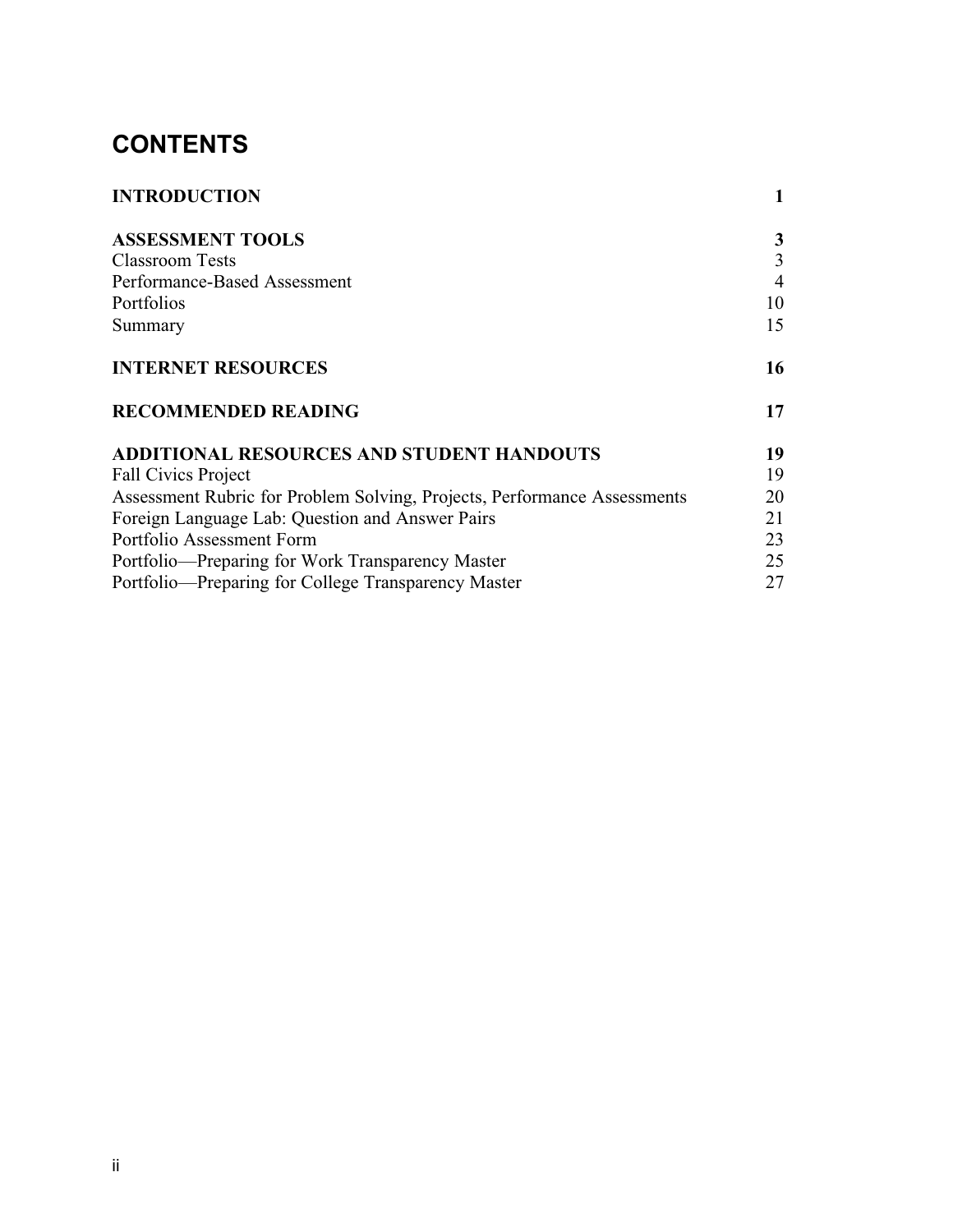#### **INTRODUCTION INTRODUCTION**

Parents, legislators, and employers are looking to schools to make sure that students have the foundation they need to be successful in all areas of their lives. Teachers and schools are responding to these demands by changing classroom instruction to meet students' changing needs. This also means changing the methods used to assess students. Some educators look at these changes as a revolution, but for most it is more likely an evolution.

Assessment is an integral part of any learning experience. Without assessment, there is no way to know if students are learning what they need to succeed at the next level of education or in the workplace.

Common reasons for classroom assessment include monitoring progress and achievement, identifying strengths and needs, and planning and adjusting instruction. It is important that teachers and students understand the purpose of any assessment before it is used in the classroom setting.

Good teachers have always used a variety of methods to assess their own teaching and their students' learning. In recent years, teachers have expanded and refined the ways they assess students' progress and achievement in the classroom.

While some educators advocate specific assessment methods, most agree that using a variety of assessment methods is beneficial. The use of multiple assessment methods benefits students of varying abilities and learning styles as well as students from diverse socioeconomic and cultural backgrounds. There is no one method that will meet the needs of every student, every teacher, and every curriculum.

There are many things that influence your choice of assessment. Your school or state may have requirements for the kind of assessment you use in your classroom. The subjects that you teach may lend themselves to certain assessment methods. You may have personal preferences based on your own experiences as a teacher and a student. And, of course, your students may have needs that are best met through specific assessment tools.

In the educational arena, different people use the term assessment in different ways. A host of adjectives have been added to clarify things, but everyone is still not speaking the same language. What some educators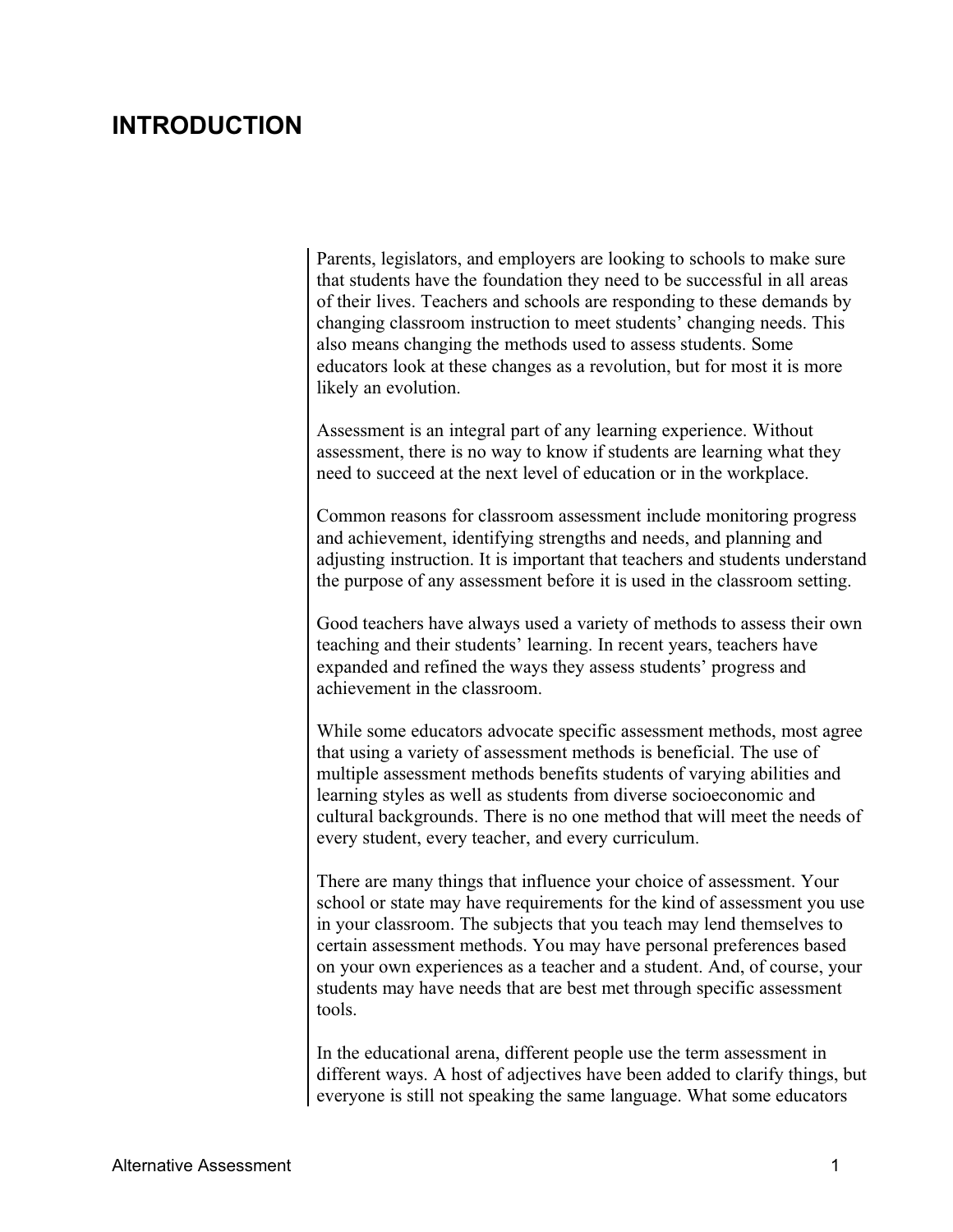are calling authentic assessment, others are calling alternative assessment, and still others refer to it as performance assessment. In some cases these terms are used as umbrellas to identify any assessment that is not a multiple-choice test. Paper and pencil tests are often described as traditional assessment, but in some subject areas paper and pencil tests are not the tradition.

It is unlikely that the discrepancies in terminology will be resolved anytime soon. Some states and school districts have adopted the use of specific terms. There are also terms that are commonly used in specific subject areas. Regardless of what term they use, advocates for change in classroom assessment agree teachers need to assess students in ways that are relevant to real world experiences. To make this book relevant to the widest possible audience, broad, general terms have been used whenever possible.

This book focuses on classroom assessment and provides basic information about assessment options—some you are already using and others you might want to consider. Each section provides an explanation of the assessment method and examples of how it can be used in the classroom.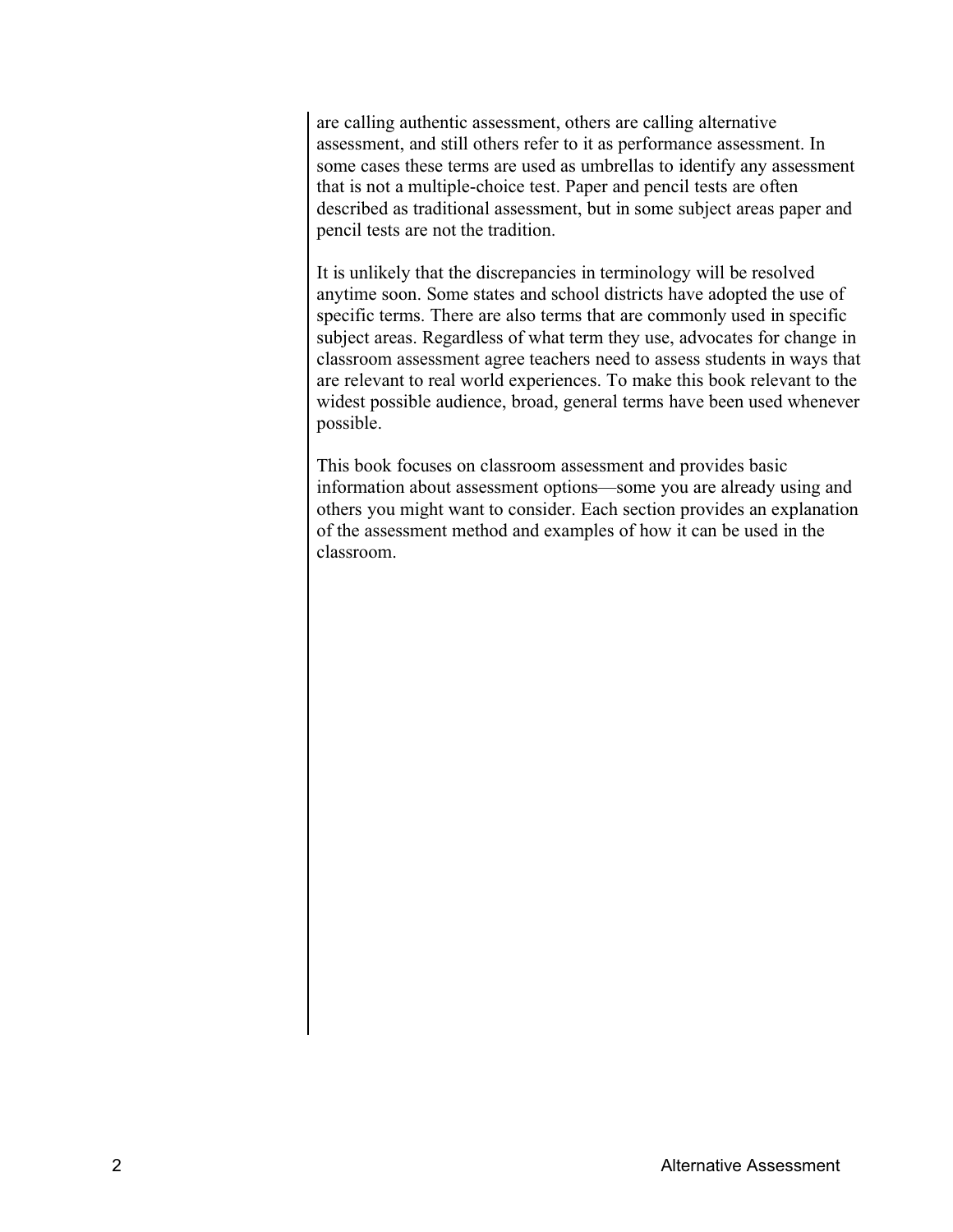#### **ASSESSMENT TOOLS ASSESSMENT TOOLS**

Assessment tools should help students and teachers monitor progress and achievement. They should also be used to identify strengths and needs. In addition, assessment tools can help teachers plan and adjust instruction.

Assessment tools used in the classroom can be seen as a spectrum. At one end of the spectrum, you find selected-response items such as multiplechoice questions. At the other end, you find performance assessments that require students to construct a response, create a product, or perform a task. A brief explanation for each item depicted in Table 1 is presented in this section. Portfolios, which are considered a performance-based assessment, are addressed in a separate section starting on page 10.

| <b>Traditional Classroom</b><br><b>Tests</b> |             | Performance-Based Assessment |                          |           |
|----------------------------------------------|-------------|------------------------------|--------------------------|-----------|
|                                              |             |                              |                          |           |
| Selected                                     | Constructed | Product                      | Performance Observations |           |
| Response                                     | Response    | Assessment                   | Assessment               | and       |
|                                              |             |                              |                          | Interview |

#### **TABLE 1. Spectrum of Assessment Tools**

#### Many of today's teachers and parents grew up taking tests that consisted of multiple-choice, true/false, fill-in-the-blank, short-answer, and essay questions. The same is true for many of today's students. Millions of students are still taking classroom tests that consist of selected-response items and constructed-response items. In addition, many proficiency tests and end of course exams use multiple-choice, short answer, and/or essay questions.

#### *SELECTED RESPONSE*

Selected-response items require students to select a response. The most common forms include multiple-choice, true/false, and matching items. In general these items have one correct or best answer. Tests that include these items are relatively easy to administer and score. A large number of selected-response questions can be used on a single test to assess students' knowledge in a relatively short period of time.

Selected-response items tend to assess knowledge and skills in isolation. They generally do not place the learning in context. It is more difficult to

#### **CLASSROOM TESTS TESTS**

*My tests always include a significant number of multiple choice and matching to determine if students understand the basics. I also include essay-type questions that focus on more complex issues that require a detailed response.*

> *High School Science Teacher*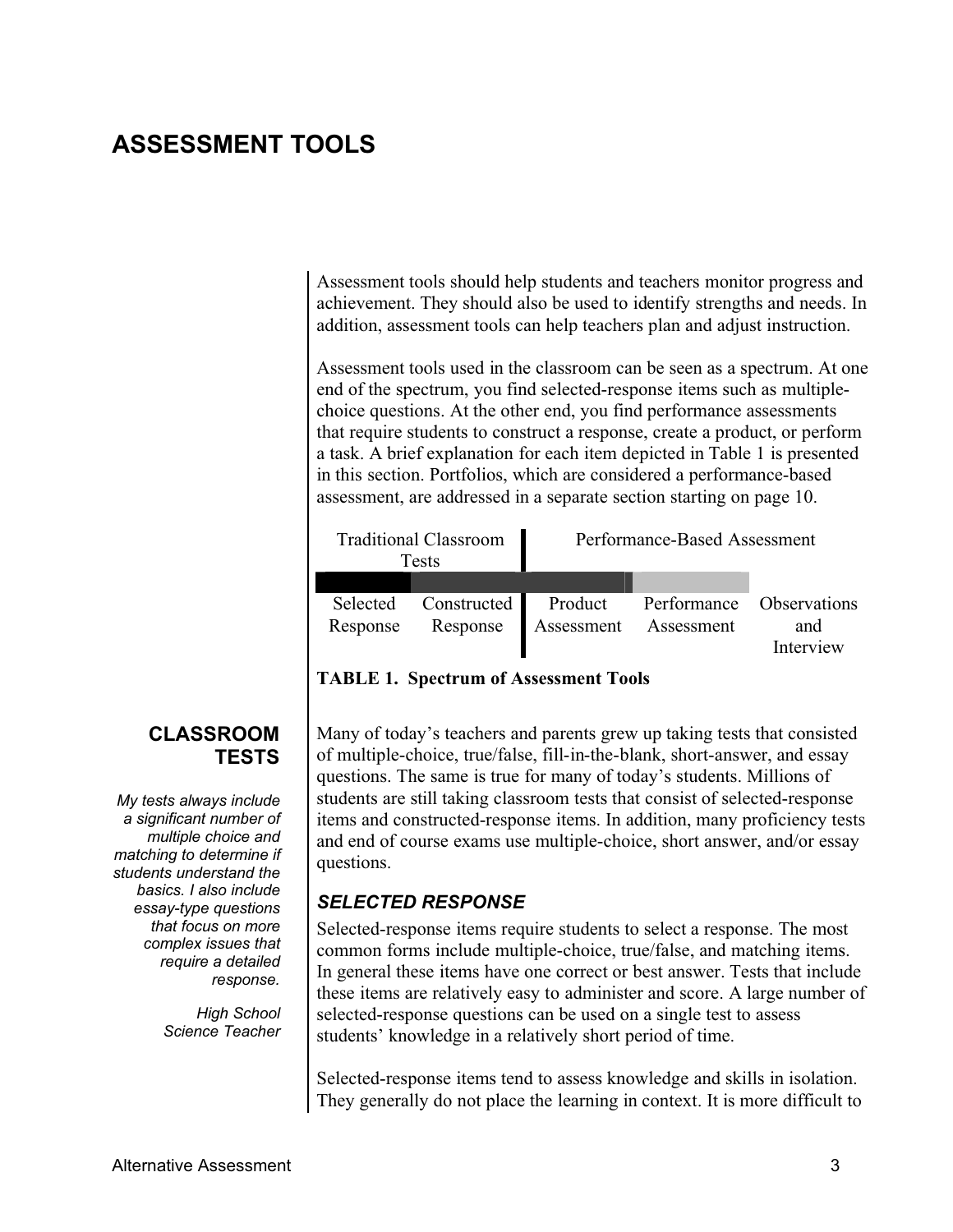*Weekly current events quizzes are sort of my hallmark. The scores count for only five percent of the final grade and I let students drop the two lowest scores. I am convinced that these quizzes encourage students to keep up with current eventsÿa must for a journalist.*

*Journalism Teacher*

#### **PERFORMANCE-BASED ASSESSMENT ASSESSMENT**

assess application of knowledge and higher-order thinking skills using selected-response-type questions.

Although selected-response items are most frequently used to assess knowledge, they are particularly good tools for planning instruction and identifying strengths and needs. For example, single-response items can be used as pretests to help plan instruction. They are also valuable as a tool for self assessment. A quiz made up of selected-response items can be self scored and used to identify areas that need further study.

#### *CONSTRUCTED-RESPONSE*

Constructed-response items do not offer choices but require students to construct answers. In the simplest form, students construct the answer by retrieving facts from memory. Examples include items that ask students to fill in the blank, provide a short answer, or solve a problem. There is generally only one correct answer to this type of item.

More complex constructed-response items that require students to apply knowledge are considered performance-based assessment. Examples include creating a matrix, drawing a chart, labeling a map, and constructing a short answer. There may be more than one correct answer. Although constructed-response items are often more difficult to develop, administer, and score than selected-response items, they often provide more insight into what students know and what they can do.

While the use of classroom tests that include selected-response and constructed-response items is an appropriate form of assessment, it is important that they not be the only methods of assessment.

Performance-based assessment refers to assessment activities that directly assess students' understanding and proficiency. These assessments require students to construct a response, create a product, or perform a demonstration. (McTighe and Ferrara, 1994, page 15).

Performance-based assessments are appropriate for assessing a wide array of knowledge and skills in the same way these skills are used in the real world. They can assess application and integration of knowledge. They are also appropriate for assessing subject-specific skills and life skills, such as communication, decision-making, and interpersonal skills.

Performance-based assessments allow for more than one correct response. In most cases they allow for a wide range of appropriate responses. In order to identify appropriate responses, assessment must include criteria to compare students<sup>†</sup> products or performances. Checklists and rubrics are tools that can be used to judge the quality of students' work.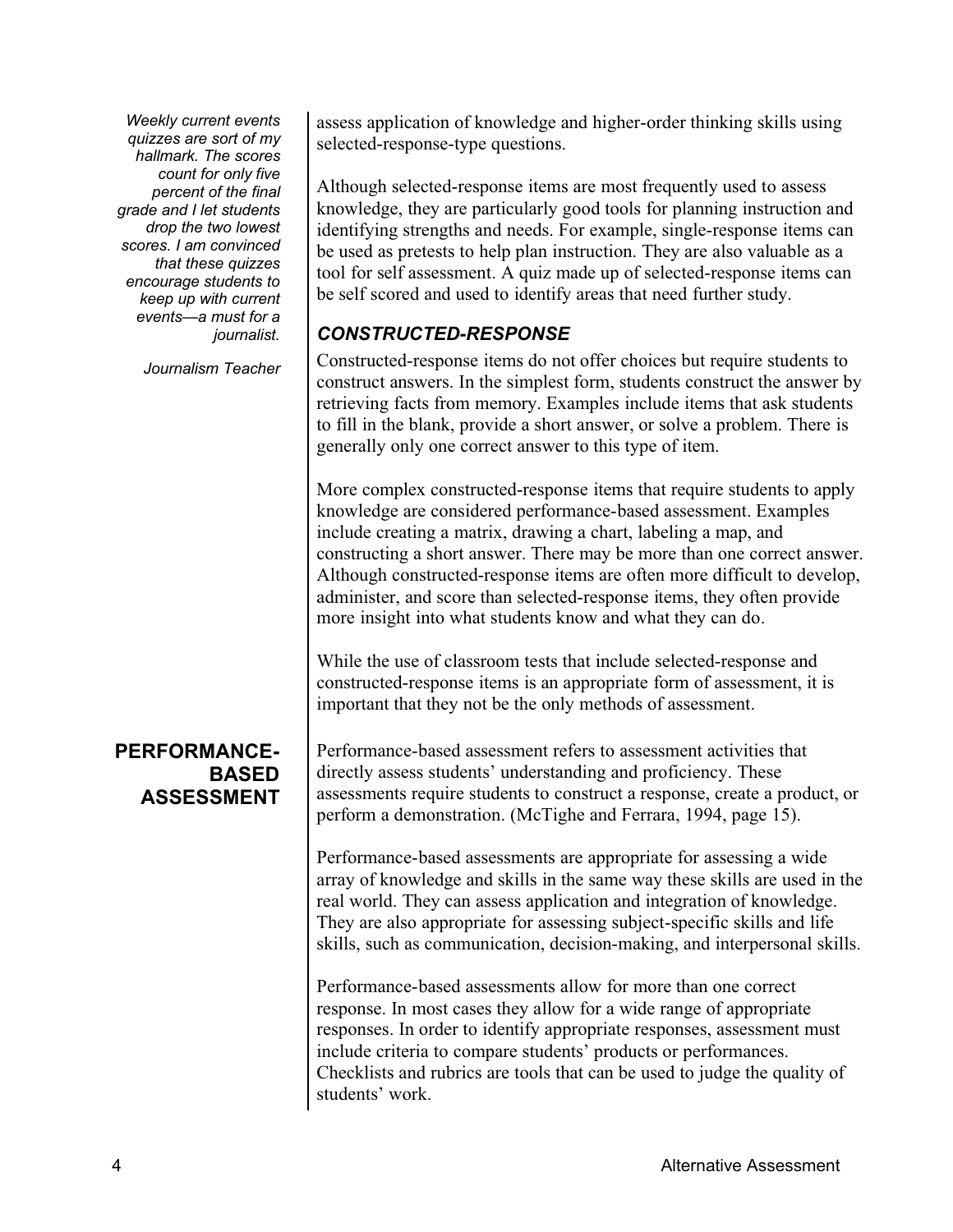Checklists are generally used to determine if key elements of a product or performance are included. Rubrics, on the other hand, usually have a numeric scale and a list of criteria for each number on the scale. Examples of products or performances for each point on the scale are often included in rubrics to help students and teachers understand how the rubric is used.

Performance-based assessment is an ongoing process; it occurs before, during, and after instruction. With some assessment alternatives it is difficult to determine where instruction ends and where assessment begins. Effective performance-based assessment requires teachers to plan the assessment and communicate with students. Here are some guidelines to consider as you plan performance-based assessment:

- $\Box$  Match assessment tasks with what is being taught
- $\Box$  Share scoring rubric and assessment criteria with students
- $\Box$  Provide examples of excellence and models of acceptable performance
- □ Make self-assessment part of the process
- □ Compare each student's performance to standards, not to other students' performance

Performance-based assessment can be used for activities and projects for which students work in pairs, groups, or teams. In addition to the above guidelines, assessment of pairs and groups requires the teacher to decide if the assessment should relate to the performance of the group or the individual performances of students within the group. In most cases it is appropriate to assess the performance of a team as a whole.

When planning the assessment of pairs or groups consider these guidelines:

- $\Box$  Make peer assessment part of the process
- $\Box$  Include teamwork as a component of the rubric
- $\Box$  Make provisions for dealing with students who do not fully participate

#### *CONSTRUCTED-RESPONSE ASSESSMENT*

In Table 1 on page 3, constructed-response items fall under traditional classroom assessment. Generally constructed-response items with only one answer are not considered performance-based assessments. Table 2 on page 6, however, lists some constructed-response items that are considered performance-based assessment. These items are appropriate for assessing the ability to apply and integrate knowledge and demonstrate procedures. For example, a mathematics problem that requires students to show their work might assess the students' ability to apply the procedure for solving an equation. If a student does not get the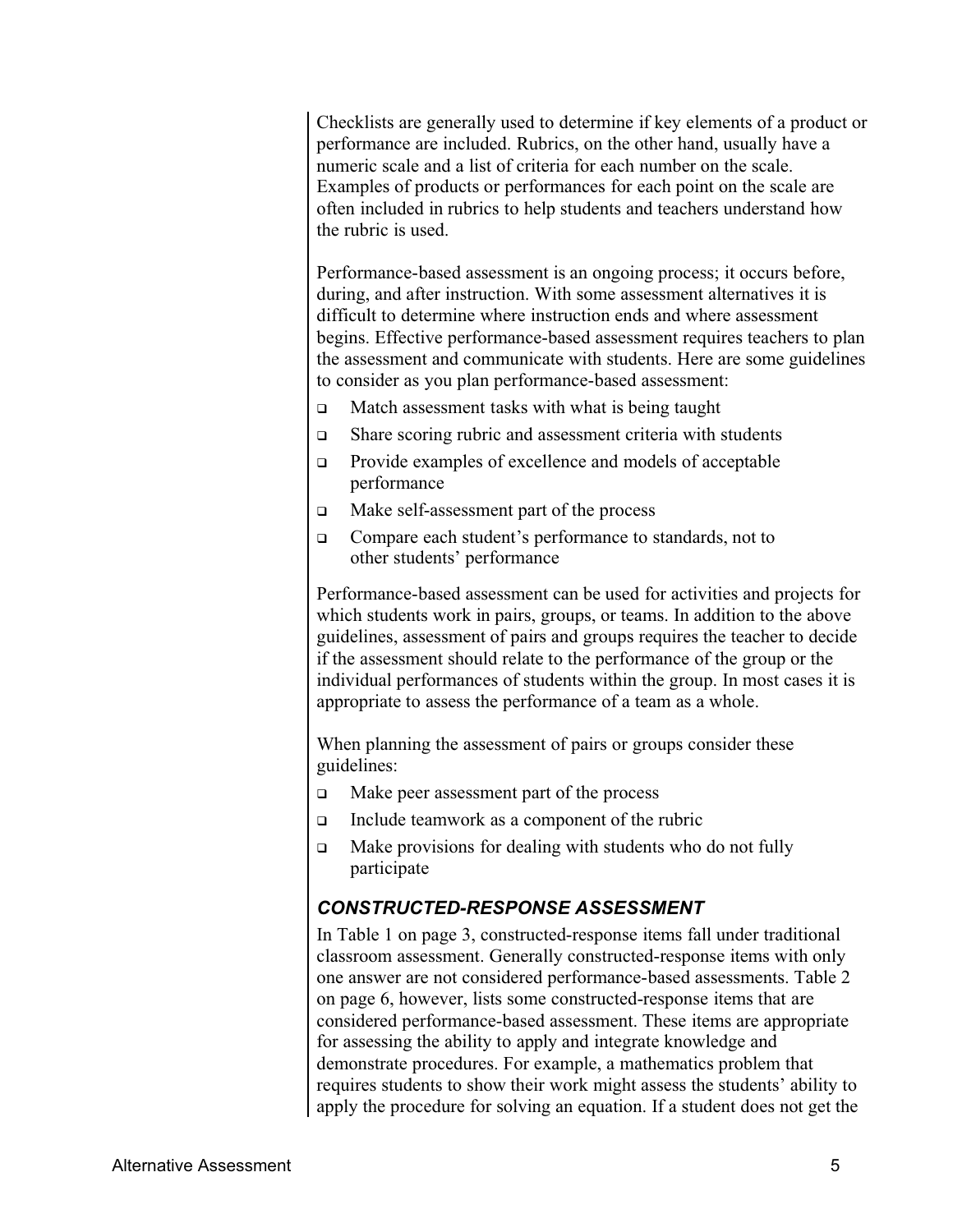correct answer, this type of assessment allows the student and the teacher to review the process and identify how the error occurred.

Constructed-response items that are performance-based can be evaluated by using criteria or model responses. It is important that each student's response is evaluated using criteria or the model response and not compared to other students' work.

| <b>CONSTRUCTED-RESPONSE ITEMS</b>                  |                                                        |  |
|----------------------------------------------------|--------------------------------------------------------|--|
| <b>TRADITIONAL</b><br>(One correct response)       | <b>PERFORMANCE-BASED</b>                               |  |
| Fill in the blank<br><b>Provide a short answer</b> |                                                        |  |
| Answer an essay question                           | Answer an essay question<br>and explain your reasoning |  |
| Solve a problem                                    | Solve a problem and<br>explain the process             |  |
|                                                    | Create a table or matrix                               |  |
|                                                    | Draw a chart, graph, or<br>illustration                |  |
|                                                    | Label a chart, diagram,<br>graph, or map               |  |

**TABLE 2. Sample Constructed-Response Items**

#### *PRODUCT ASSESSMENT*

Product assessment is used to assess a final product, but in some cases you can also use observation and interviews to assess the process used to create a product. Although this kind of assessment is being hailed as new in some circles, it has been around for centuries. For example, master craftsmen have assessed their students' work, both process and product, for years. Because this kind of assessment is similar to what takes place in the real world, it can be classified as an authentic assessment. Examples of product assessments are shown in Table 3.

Providing students with a clear picture of what they are expected to do and how their product will be assessed is important. Using a rubric to assess students' products will allow you to evaluate the product against established criteria. It will also allow your students to see how you will assess their product and to evaluate their own work. It is appropriate to share the rubric with students when the assignment is made. Samples of products that demonstrate excellence can help students to visualize what they should be striving to produce.

*I frequently give students choices when it comes to essay questions. I might ask five questions and let them select the three they want to answer.*

> *High School English Teacher*

*I like it when teachers display our projects. It is interesting to see what other kids did. I usually get ideas for things I can do the next time.*

*High School Junior*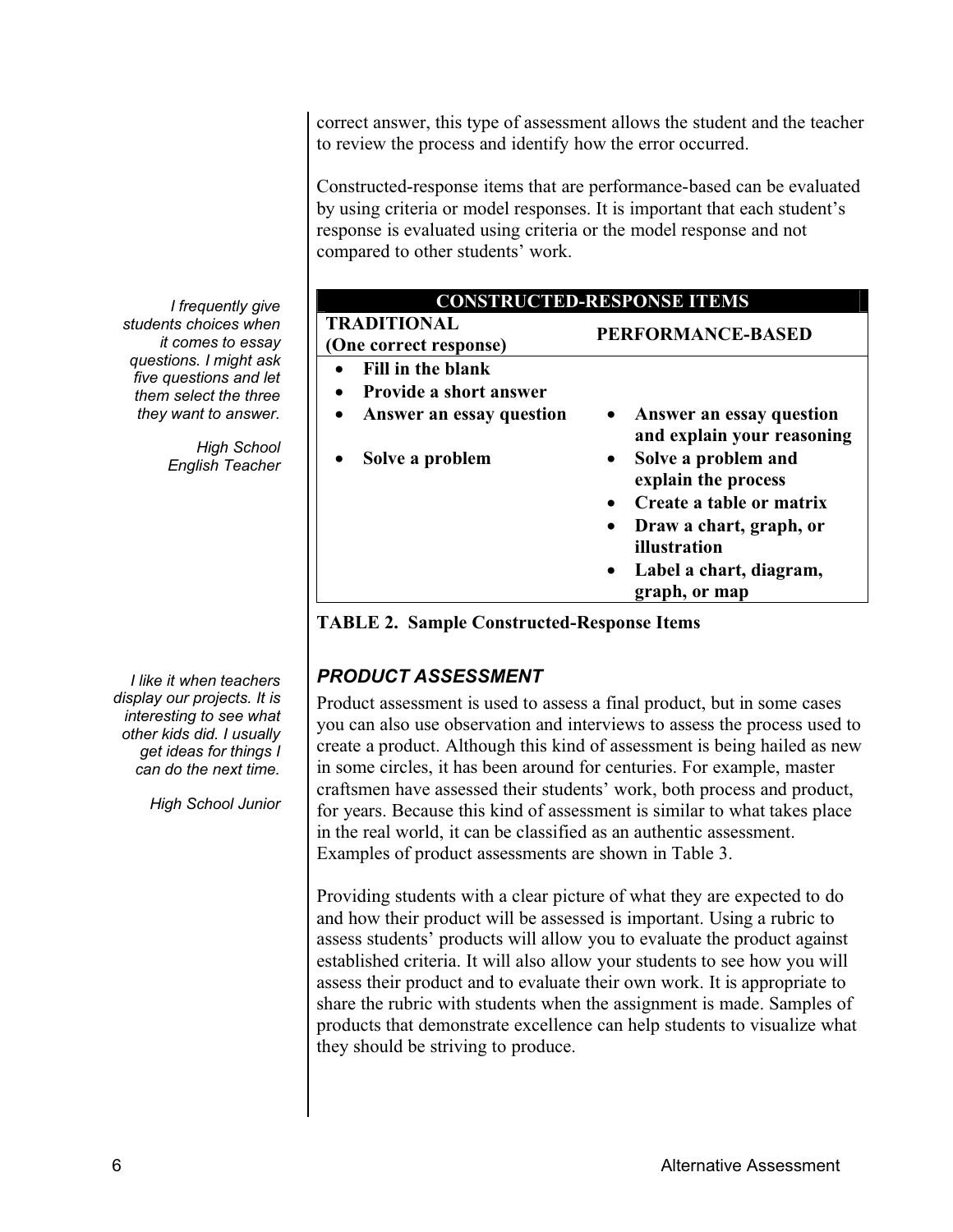*High School Sophomore*

#### A sample of a checklist used by a high school civics teacher appears on page 19. It is designed as a checklist to indicate only that items are included in the final product. A sample of a rubric for problem solving, projects, and performance assessments appears on page 20. In addition to teacher-prepared rubrics, some instructional materials include rubrics for use with their products. Other sources for rubrics include colleagues, your state's department of education, publications related to the subject areas you teach, and the Internet.

The products that students produce are often appropriate for display or exhibition. This kind of exposure adds to the authenticity of the product and encourages students to take ownership of their products.

#### *PERFORMANCE ASSESSMENT*

Under the general heading of performance-based assessment you find tools that assess actual performance. By using a performance assessment, teachers can directly observe students as they apply skills and knowledge during a performance. Performance assessments, like product assessments, are considered authentic because they involve real performances. Examples of performance assessments are shown in Table 4 on the next page.

| Art (cartoon, painting,<br>photography, sculpture)         | Meal                                                                                             |
|------------------------------------------------------------|--------------------------------------------------------------------------------------------------|
| <b>Brochure</b>                                            | <b>Music (score, lyrics)</b>                                                                     |
| Collage                                                    | <b>Newsletter</b>                                                                                |
| <b>Computer program</b>                                    | <b>Portfolio</b>                                                                                 |
| Craft (needlework,<br>woodworking)                         | Presentation (audiotape,<br>videotape, multimedia,<br>presentation graphics<br>software, slides) |
| Creative writing (play,<br>poem, story)                    | <b>Publication (anthology,</b><br>brochure, newsletter,<br>newspaper, magazine,<br>yearbook)     |
| <b>Database</b>                                            | Report (book, laboratory,<br>research)                                                           |
| <b>Essay (homework or</b><br>answer to test question)      | <b>Spreadsheet</b>                                                                               |
| <b>Exhibit or display (bulletin</b><br>board or table top) | Web page                                                                                         |

**PRODUCT ASSESSMENTS**

ÿ **Journal**

#### **TABLE 3. Examples of Product Assessment**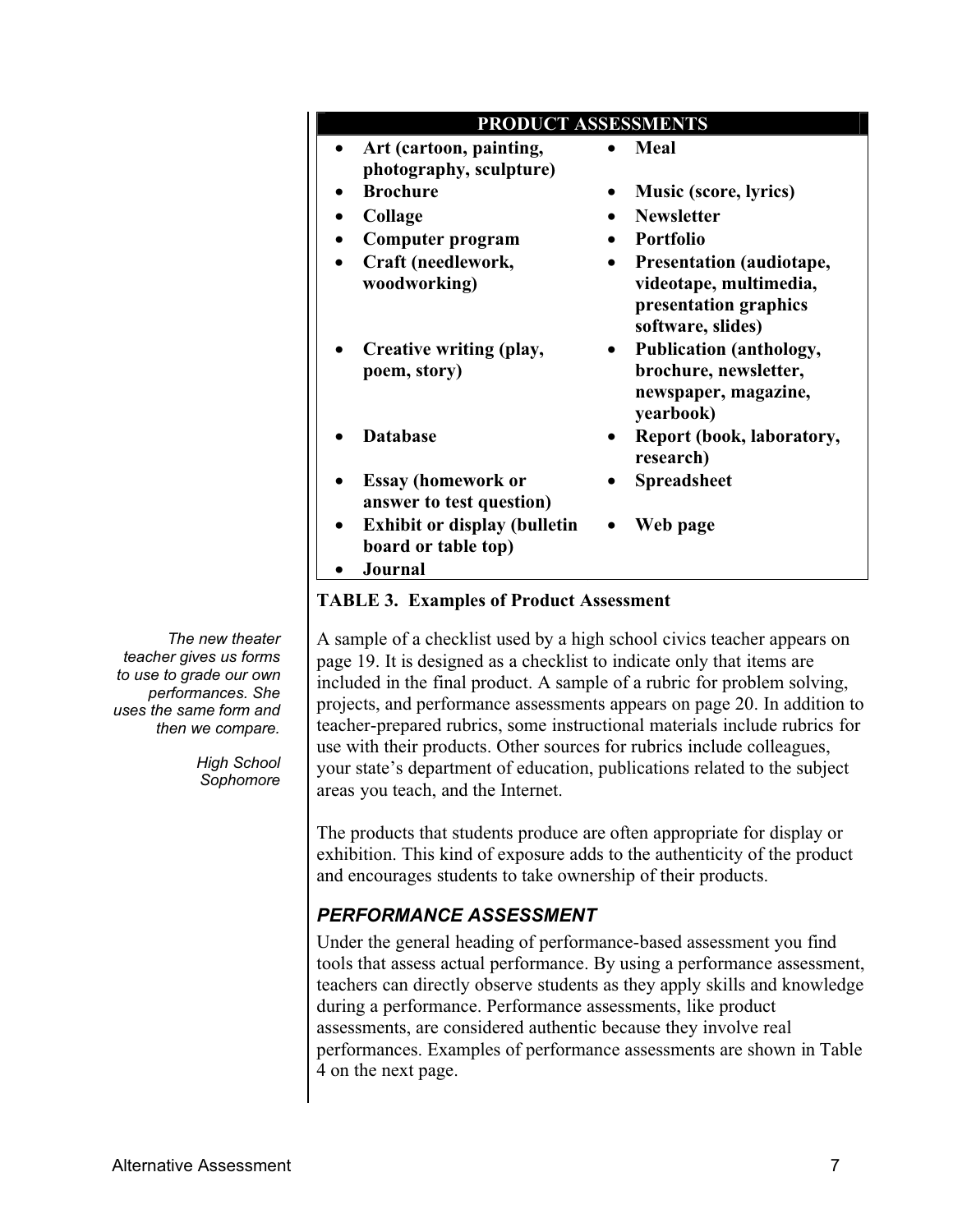A sample of a rubric used by a high school French teacher appears on page 21. This rubric is designed for use while listening to pair conversation in a listening lab. In addition to teacher-prepared rubrics, some commercial instructional materials include rubrics for use with their products. Other sources for rubrics include colleagues, your state's department of education, publications related to the subject areas you teach, and the Internet.

#### **PERFORMANCE ASSESSMENTS**

- **ÿ Oral presentation**
- **ÿ Recital (chorus, dance, music)**
- **ÿ Competition (athletic, academic, speech, skills)**
- **ÿ Debate**
- **ÿ Demonstration (automotive repair, CPR, cosmetology, driving, food preparation, computer use, science lab)**
- **ÿ Theater arts (dramatic reading, play, musical, mime, improvisation)**
- **ÿ Speaking in a foreign language**
- **ÿ Enactment or re-enactment**
- **ÿ Multimedia presentations**

#### *Note: Performances may be live or videotaped.*

#### **TABLE 4. Examples of Performance Assessment**

Student performances are more authentic when an audience is present. The members of the audience can include other students, faculty, family members, and/or members of the community. It is also appropriate to include professionals from the specific performance field. In addition to making the performance more authentic, an audience often encourages students to take ownership of their performances.

#### *OBSERVATION AND INTERVIEWS*

Although observation is a key component to product and performance assessment and these assessments may also include interviews, observation and interviews may be used as a separate performance-based assessment. They are sometimes referred to as process-focused assessment. Some examples are shown in Table 5.

#### **OBSERVATION AND INTERVIEW ASSESSMENTS**

- Direct observation
- Oral examination
- Interview with student
- Student-directed conferences

**TABLE 5. Examples of Observation and Interview Assessments**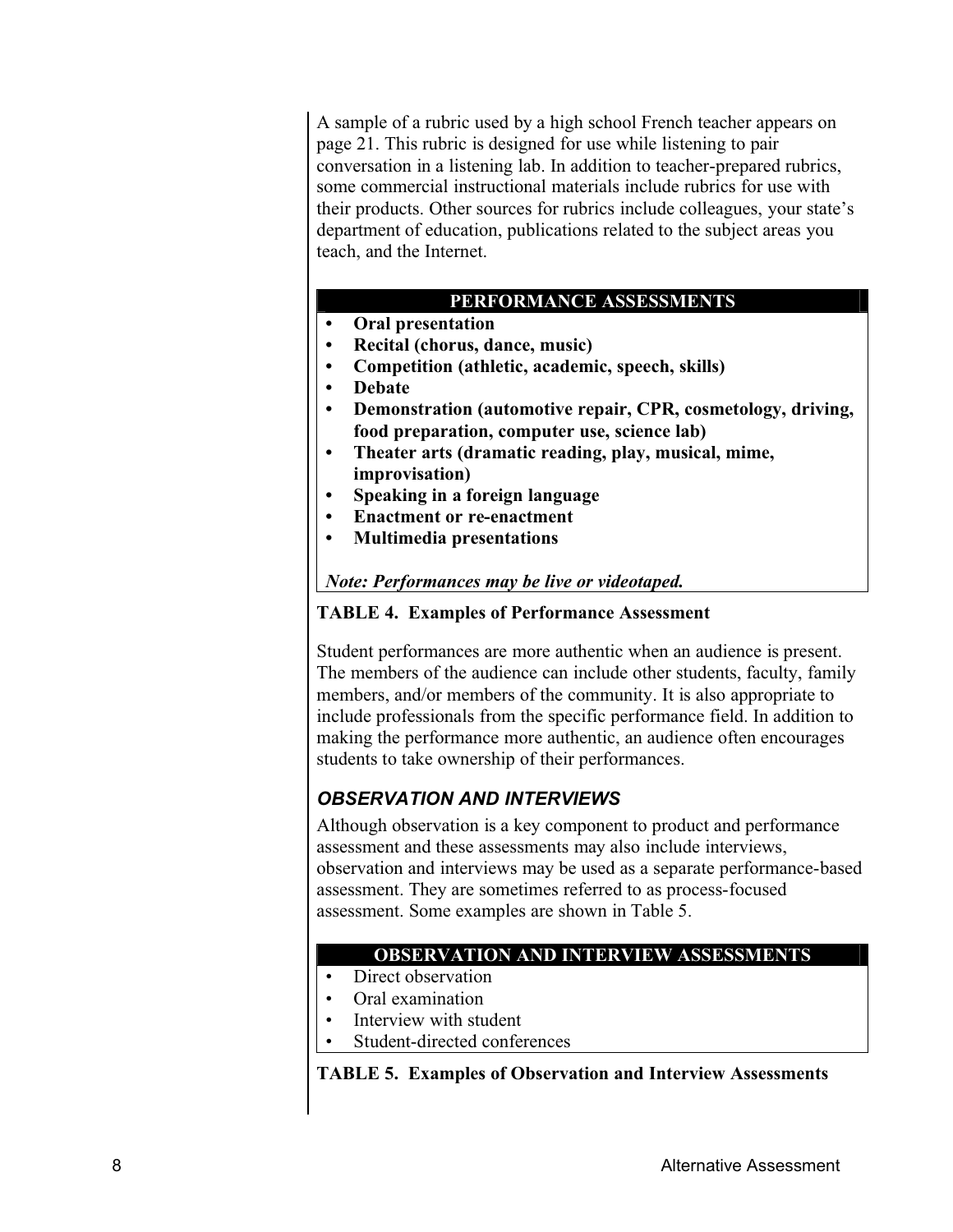Teachers are constantly assessing their own teaching and students' understanding. There is nothing like a room full of confused faces to let you know that you need to repeat something, offer an example, or clarify a point.

All teachers observe their students but often there is no formal documentation of what is observed. In order to make observation a more effective assessment tool it needs to be planned and organized. You need to know what you are looking for, when you are going to look for it, and what it looks like when you see it.

In some classes it may be important that you observe all students. In other classes you may want to observe students who are having particular problems or who need additional motivation. A simple checklist may be all that is needed to help you document your observations. While you can observe a great deal while you are presenting a lecture, observation is particularly useful when students are working independently or in groups. Examples of observation checklists are shown in Table 6 and Table 7.

| Student's Name:                  |       |       |       |
|----------------------------------|-------|-------|-------|
| <b>KEYING POSITION CHECKLIST</b> |       |       |       |
|                                  | Date: | Date: | Date: |
| Fingers curved and upright       |       |       |       |
| over home keys                   |       |       |       |
| Wrists low, but not touching     |       |       |       |
| frame of machine or              |       |       |       |
| keyboard                         |       |       |       |
| Forearms parallel to slant of    |       |       |       |
| keyboard                         |       |       |       |
| Body erect and sitting back      |       |       |       |
| in chair                         |       |       |       |
| Feet on floor for balance        |       |       |       |

**TABLE 6. Observation Checklist for Ergonomics in Keyboarding Class**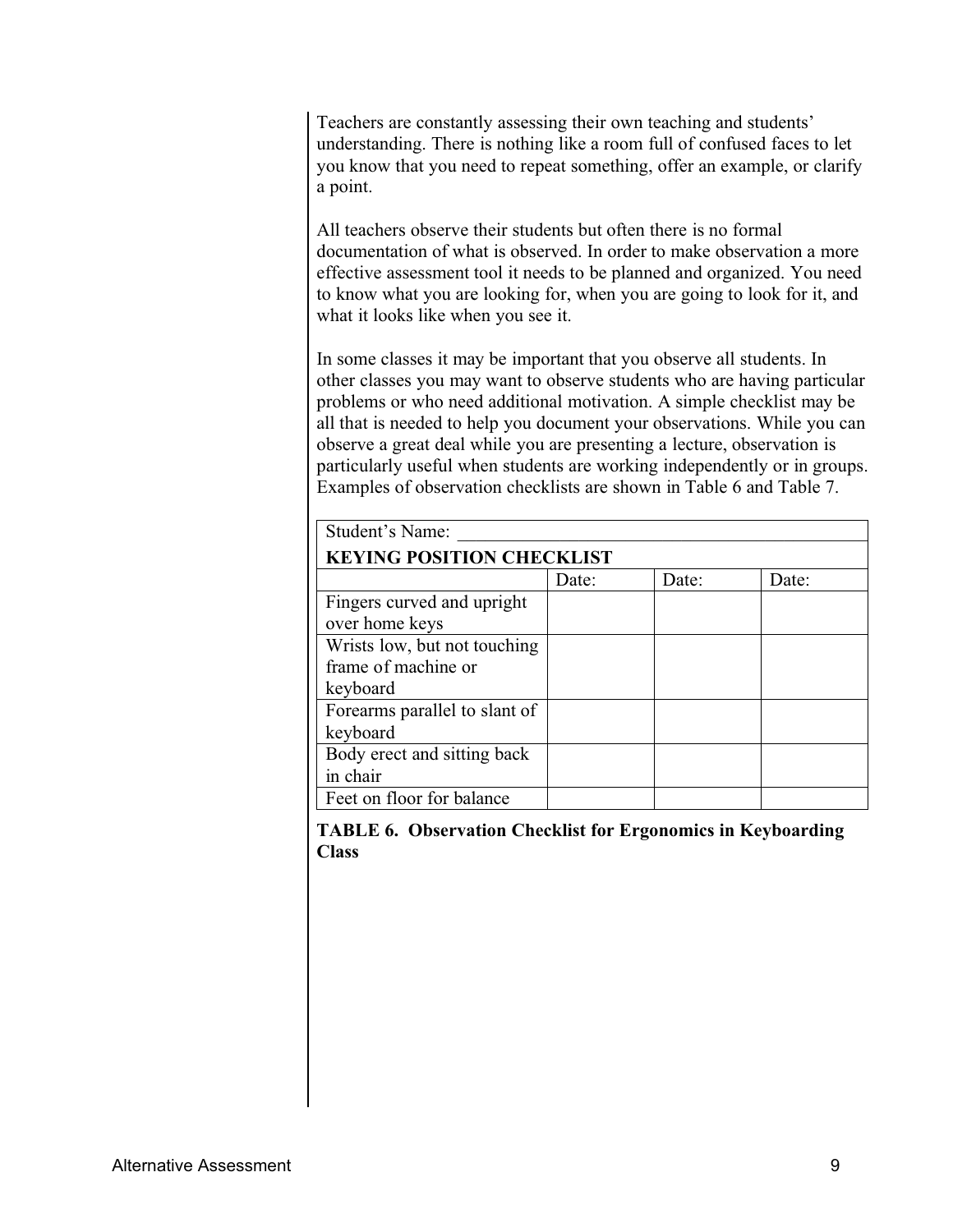| Student's Name:                     |       |       |       |
|-------------------------------------|-------|-------|-------|
| <b>SCIENCE LABORATORY CHECKLIST</b> |       |       |       |
|                                     | Date: | Date: | Date: |
| Wearing protective eyewear          |       |       |       |
| Organized work area                 |       |       |       |
| Lab assignment and                  |       |       |       |
| notebook available                  |       |       |       |
| Necessary equipment and             |       |       |       |
| supplies on hand                    |       |       |       |
| Conversation limited to lab         |       |       |       |
| partner about assignment            |       |       |       |

#### **TABLE 7. Observation Checklist for Science Laboratory**

#### **PORTFOLIOS PORTFOLIOS**

*I really had a hard time envisioning what might go in portfolios. After talking with colleagues who teach other subjects, I realized that there were many things from mathematics that are appropriate for portfolios.*

> *High School Algebra Teacher*

Writers, artists, and architects have a long history of using portfolios to showcase their work. An artist might choose a work because she deems it to be one of her best pieces. A writer might include a piece for which he won an award. In addition to showcasing her best work, an architect might use drawings, technical specifications, and photographs of a project to highlight the scope of her experience. In each of these examples selection for inclusion is based on the purpose of the portfolio.

Using portfolios in the classroom is a growing trend. Some schools have integrated portfolios into every course. Other schools have left decisions about portfolios up to individual teachers and departments. Here are some questions you will need to ask yourself before you ask students to develop a portfolio. What is the purpose of the portfolio? Who will select items for inclusion? Will the portfolio be graded? How will the contents be stored?

#### *PURPOSE*

A portfolio is a collection of work that is put together to meet a specific goal or goals. The goal could be to show progress, to demonstrate achievement, or to collect items related to a specific activity or interest. The purpose of the portfolio determines the content. Some states and school districts have developed assessment programs that include the use of portfolios. Some of these programs provide guidelines for the content of the portfolio and how it is assessed.

#### *SELECTION PROCESS*

The reasons for inclusion frequently depend on what you are trying to accomplish. Some teachers develop a list of things that must he included in a portfolio. Allowing students to make choices about what they want to include in a portfolio helps them develop ownership and interest. Explaining why an item is included in a portfolio is a part of the process for selecting items for the portfolio.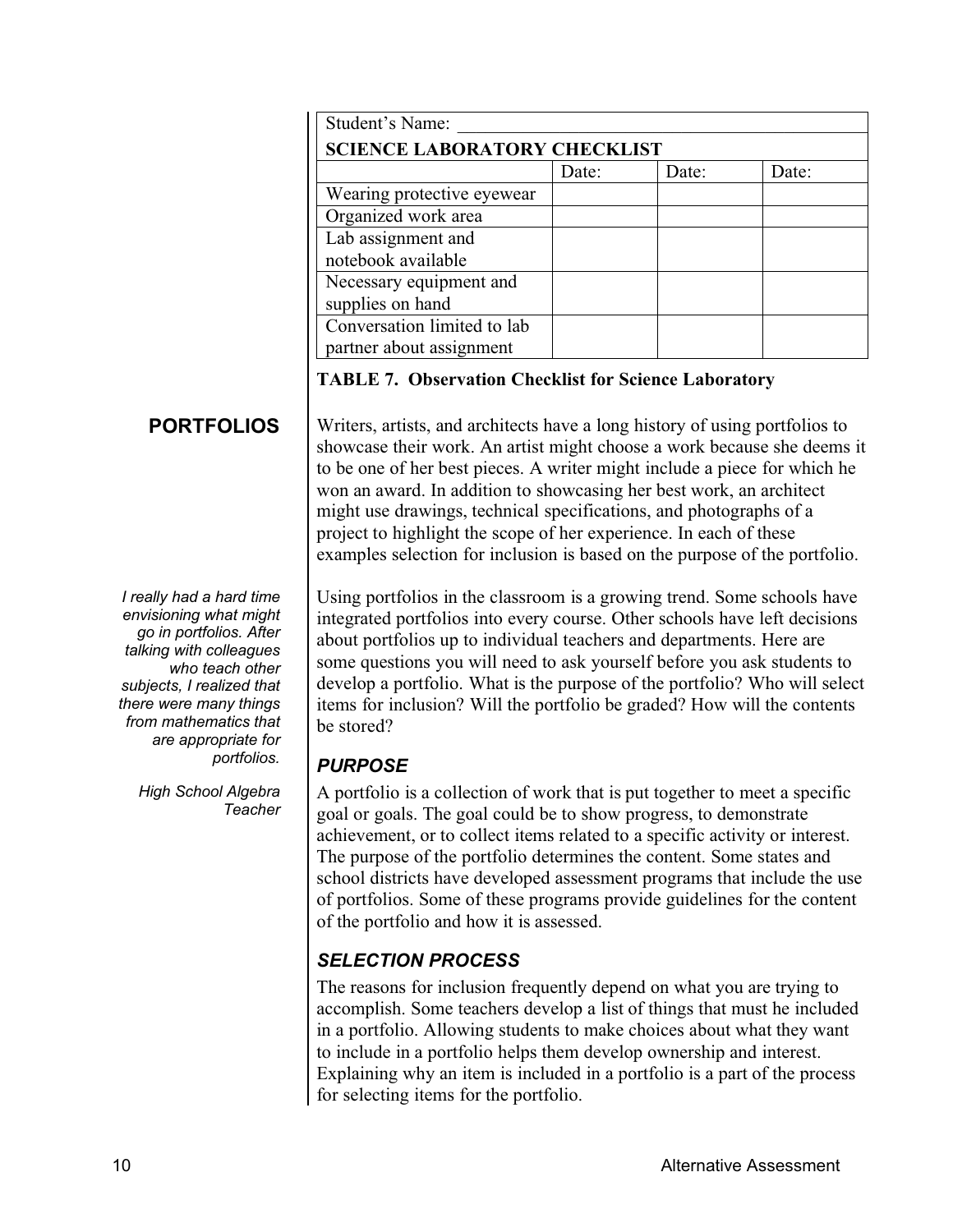#### *ASSESSING AND GRADING*

Many items that are included in a portfolio have already been assessed and/or graded and therefore do not need to be assessed again. You might want to consider assessing the overall portfolio based on organization, the appropriateness of items that are included, and creativity of presentation. Some teachers do not grade portfolios, but they do provide feedback and offer suggestions for improvement. An example of an assessment rubric for a portfolio is shown on page 23.

#### *ORGANIZING PORTFOLIOS*

As you decide what you want your students to include in a portfolio you will also need to consider how to house the contents. The content of the portfolio is more important than the container that is used to store it, but the content does need a home. The most common containers are folders and binders, but boxes and cartons are good alternatives for storing threedimensional items.

Some things just don't fit in a portfolio. A science fair project may be a good example of a student's work, but it might present a storage problem. Rather than eliminate it from the portfolio, you can help the student find a way to accommodate the project. Suggest including a written report, photographs of the exhibit, and comments from judges. Read-write CDs are excellent media for storing the digital components of a portfolio. Videotapes, audiotapes, slides, photographs, and newspaper clippings are all appropriate for a portfolio.

#### *EXAMPLES*

Portfolios are a testament to the creativity of students and teachers. It is difficult to find two portfolios that look alike. However there are some similarities. Most portfolios fall into one of three categories: content, showcase, or progress. Examples of content portfolios appear below and on pages 12 and 13. They are followed by examples of the showcase model (page 14), and the progress model (page 15).

#### *PORTFOLIOÿPREPARING FOR THE WORKPLACE*

For students who are preparing to enter the workforce a portfolio can be used to help organize a job search and offer evidence of skills to a potential employer. All or part of the portfolio can be taken to job fairs and interviews.

| <b>Purpose:</b>           | To help organize a job search and offer evidence<br>of skills to a potential employer.                       |
|---------------------------|--------------------------------------------------------------------------------------------------------------|
| <b>Selection Process:</b> | Students and teacher can work together to<br>develop a list of items and the reasons for their<br>inclusion. |

*My daughter kept talking about her portfolio, but I didn't really understand what she was doing until she showed it to me. I was really impressed. I think she is ready for the workplace.*

> *Human Resources Associate*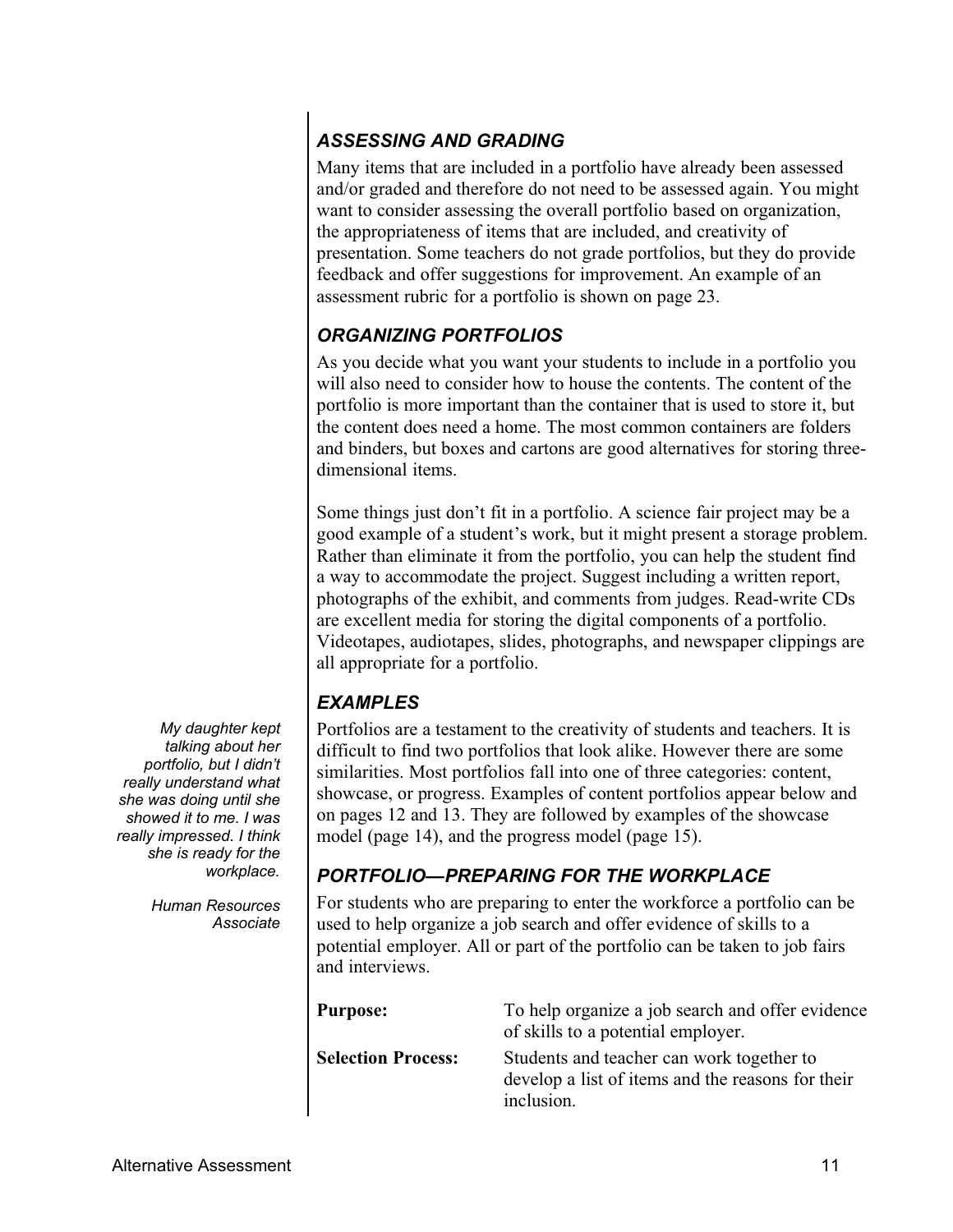| <b>Self Assessment:</b>    | Students should monitor their progress in<br>building their portfolio. They should be<br>encouraged to set goals for completion of<br>specific tasks and standards for the work<br>samples that they include. |
|----------------------------|---------------------------------------------------------------------------------------------------------------------------------------------------------------------------------------------------------------|
| <b>Teacher Assessment:</b> | The focus of assessment could be the<br>completeness and organization of the portfolio.                                                                                                                       |
| <b>Rubric:</b>             | Students and teacher can develop a checklist to<br>help determine if all key elements are included.                                                                                                           |
| <b>Future Use:</b>         | Students should be encouraged to maintain their<br>portfolio throughout their life. Over time, some<br>items from high school can be replaced by job-<br>related samples.                                     |

Some of the items that could be included in this type of portfolio are shown in Table 8. An expanded version of this table that can be used as an overhead appears on page 25.

#### **EMPLOYMENT PORTFOLIO**

Résumé

- Personal information (copies of birth certificate, Social Security card, and driver's license)
- Sample job application (can be used as a guide for completing actual applications)
- Evidence of achievement (copies of awards, certificates, and other forms of recognition)
- Sample letters (sample cover letters and thank you letters)
- Reference list or letters
- Evidence of skills needed for success in a particular job and the workplace in general
- Background information for successful interviewing (company profiles, answers to common interview questions, networking contacts, etc.)

#### **TABLE 8. Possible Elements of an Employment Portfolio**

#### *PORTFOLIOÿPREPARING FOR COLLEGE*

For students who are preparing to continue their education, a portfolio can be used to help organize their college search, the application process, and, if necessary, the application for scholarships and financial aid.

**Purpose:** To help organize the college search and application process.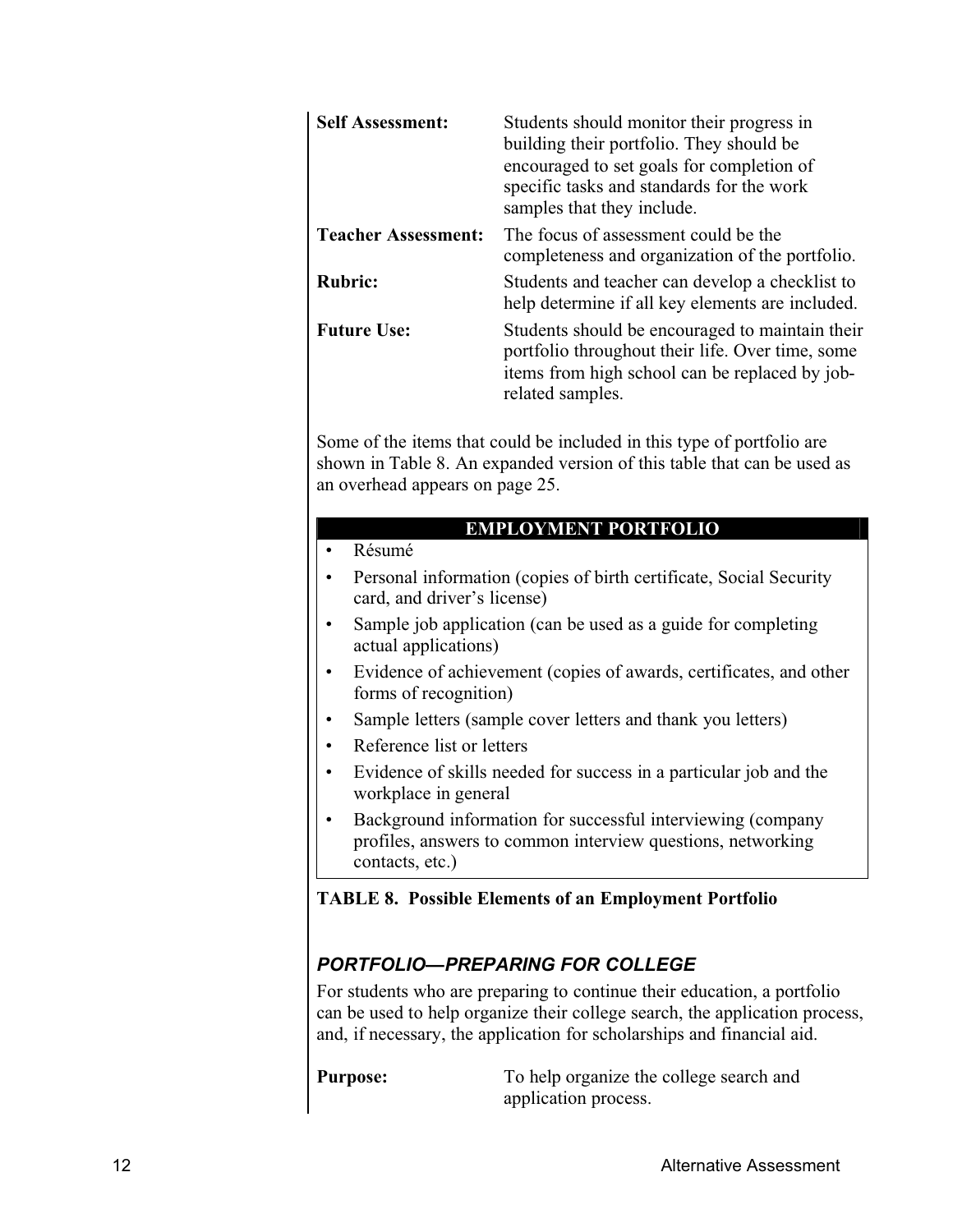| <b>Selection Process:</b>  | Students and teacher can work together to<br>develop a list of items and the reasons for their<br>inclusion.                                                                                                                                                             |
|----------------------------|--------------------------------------------------------------------------------------------------------------------------------------------------------------------------------------------------------------------------------------------------------------------------|
| <b>Self Assessment:</b>    | Students should monitor their progress in<br>building their portfolio. They should be<br>encouraged to set goals for completion of<br>specific tasks.                                                                                                                    |
| <b>Teacher Assessment:</b> | The focus of assessment could be the<br>completeness and organization of the portfolio.                                                                                                                                                                                  |
| <b>Rubric:</b>             | Students and teacher can develop a checklist to<br>help determine if all key elements are included.                                                                                                                                                                      |
| <b>Future Use:</b>         | Students should be encouraged to maintain their<br>portfolio throughout their education. Over time,<br>some items from high school can be replaced by<br>college work. A portfolio can be particularly<br>valuable for students who plan to apply to<br>graduate school. |

Some of the items that could be included in this type of portfolio are shown in Table 9. An expanded version of this table that can be used as an overhead appears on page 27.

#### **COLLEGE APPLICATION PORTFOLIO**

- Résumé
- Personal information (copies of birth certificate and Social Security card)
- Sample college application (can be used as a guide for completing actual applications)
- Evidence of achievement (copies of awards, certificates, and other forms of recognition)
- Sample letters (sample cover letters and thank you letters)
- Reference list or letters
- Transcript of high school courses and grades
- Background information for successful interviewing (college profiles, answers to common interview questions)
- Copies of actual applications and all correspondence
- College catalogs
- SAT and ACT scores, as well as any state proficiency test scores
- Calendar of key dates for complete the application process and choosing a college or university

#### **TABLE 9. Possible Elements of a College Application Portfolio**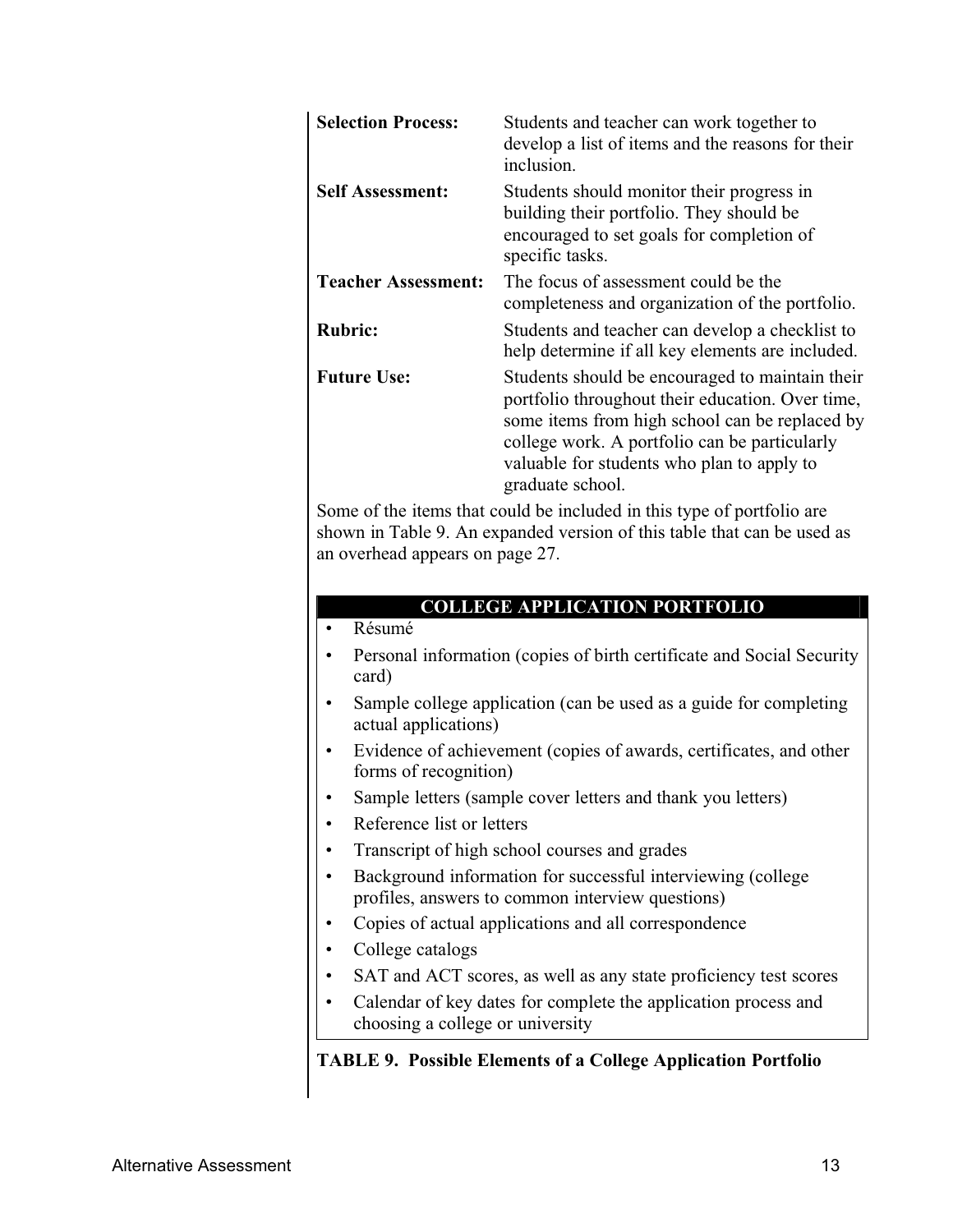#### **PORTFOLIO—SHOWCASE MODEL**

A showcase portfolio usually includes examples of a student's best work. It is often used to highlight a student's accomplishments for an entire school year. It might include samples from a single course or samples from all courses.

| <b>Purpose:</b>            | To highlight a student's accomplishments for an<br>entire school year.                                                                                                                                                          |
|----------------------------|---------------------------------------------------------------------------------------------------------------------------------------------------------------------------------------------------------------------------------|
| <b>Selection Process:</b>  | Students can select items that represent their<br>best work and explain their selections. Some<br>teachers make a list of categories that should be<br>included and ask students to select their best<br>work in each category. |
| <b>Self Assessment:</b>    | Students should determine which items<br>represent their best work and offer a rationale<br>for all items that are included.                                                                                                    |
| <b>Teacher Assessment:</b> | The focus of assessment could be the selection<br>process, completeness, and organization of the<br>portfolio.                                                                                                                  |
| <b>Rubric:</b>             | Students and teacher can develop a rubric to<br>help select items for inclusion and to assess<br>completeness and organization.                                                                                                 |
| <b>Future Use:</b>         | Students can use showcase portfolios to support<br>information in an employment or college<br>application portfolio.                                                                                                            |
|                            |                                                                                                                                                                                                                                 |

Some of the items that could be included in this type of portfolio for an English class are shown in Table 10.

#### **SHOWCASE PORTFOLIO**

- List of books that were read (assigned and others)
- Book report
- Poem
- Poetry contest Honorable Mention certificate
- Research paper
- Test
- ý Collage related to *The Color Purple*
- Videotape of a reading from Shakespeare's *Merchant of Venice*

#### **TABLE 10. Possible Elements of a Showcase Portfolio**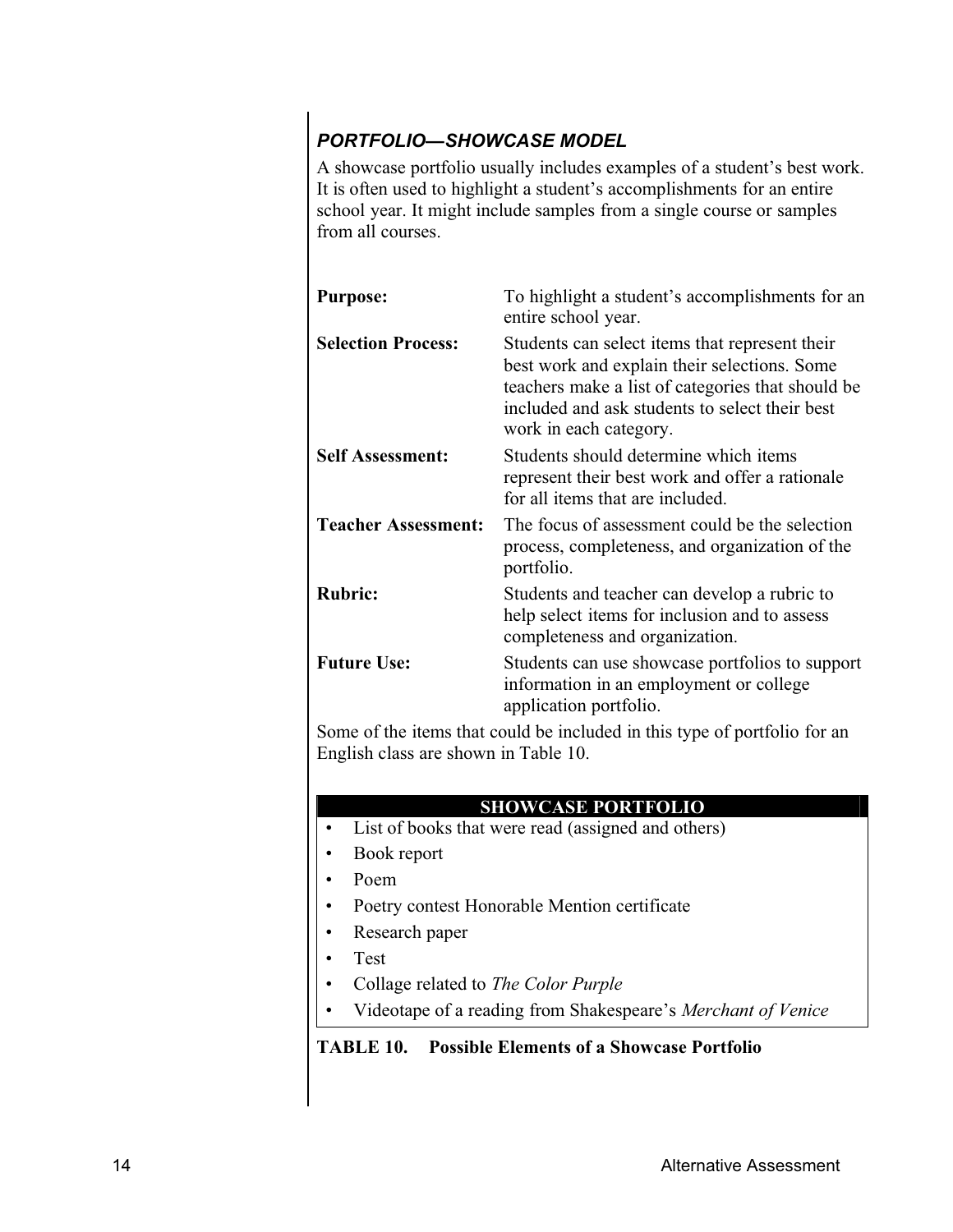#### *PORTFOLIOÿPROGRESS MODEL*

A progress portfolio usually includes work collected over time that shows progress or improvement. It might include samples from a single course or a series of related courses.

| <b>Purpose:</b>                                                        | To show progress or improvement.                                                                                                                                                                                                                                                                                                 |
|------------------------------------------------------------------------|----------------------------------------------------------------------------------------------------------------------------------------------------------------------------------------------------------------------------------------------------------------------------------------------------------------------------------|
| <b>Selection Process:</b>                                              | Students can select items that demonstrate<br>progress. In most cases the items will be in pairs<br>or series.                                                                                                                                                                                                                   |
| <b>Self Assessment:</b>                                                | Students should set goals for areas in which they<br>would like to make progress. They should also<br>determine which items provide evidence of<br>progress toward each goal.                                                                                                                                                    |
| <b>Teacher Assessment:</b>                                             | Teachers should work with students in helping<br>to identify areas where progress can be made<br>and setting realistic goals. Making progress<br>toward achieving goals should be the main focus<br>of the assessment. Assessment can also include<br>the selection process, completeness, and<br>organization of the portfolio. |
| <b>Rubric:</b>                                                         | Students and teacher can develop a rubric to<br>help select items for inclusion and to assess<br>completeness and organization. A sample of a<br>rubric that is used for portfolios in high school<br>mathematics appears on page 23.                                                                                            |
| Some of the items that could be included in this type of portfolio are |                                                                                                                                                                                                                                                                                                                                  |

of the items that could be included in this type of portfolio are shown in Table 11.

#### **PROGRESS PORTFOLIO**

- Essay (first draft and revision)
- Pretest, mid-term examination, and final examination
- Book reports (first and second books assigned)
- Quizzes and subsequent test

#### **TABLE 11. Possible Elements of a Progress Portfolio**

**SUMMARY** Assessment is a dynamic process in which teachers and students both participate in a process that links assessment to instruction and learning. It is an integral part of any learning experience. It is the key to helping students learn to succeed at the next level of education or in the workplace.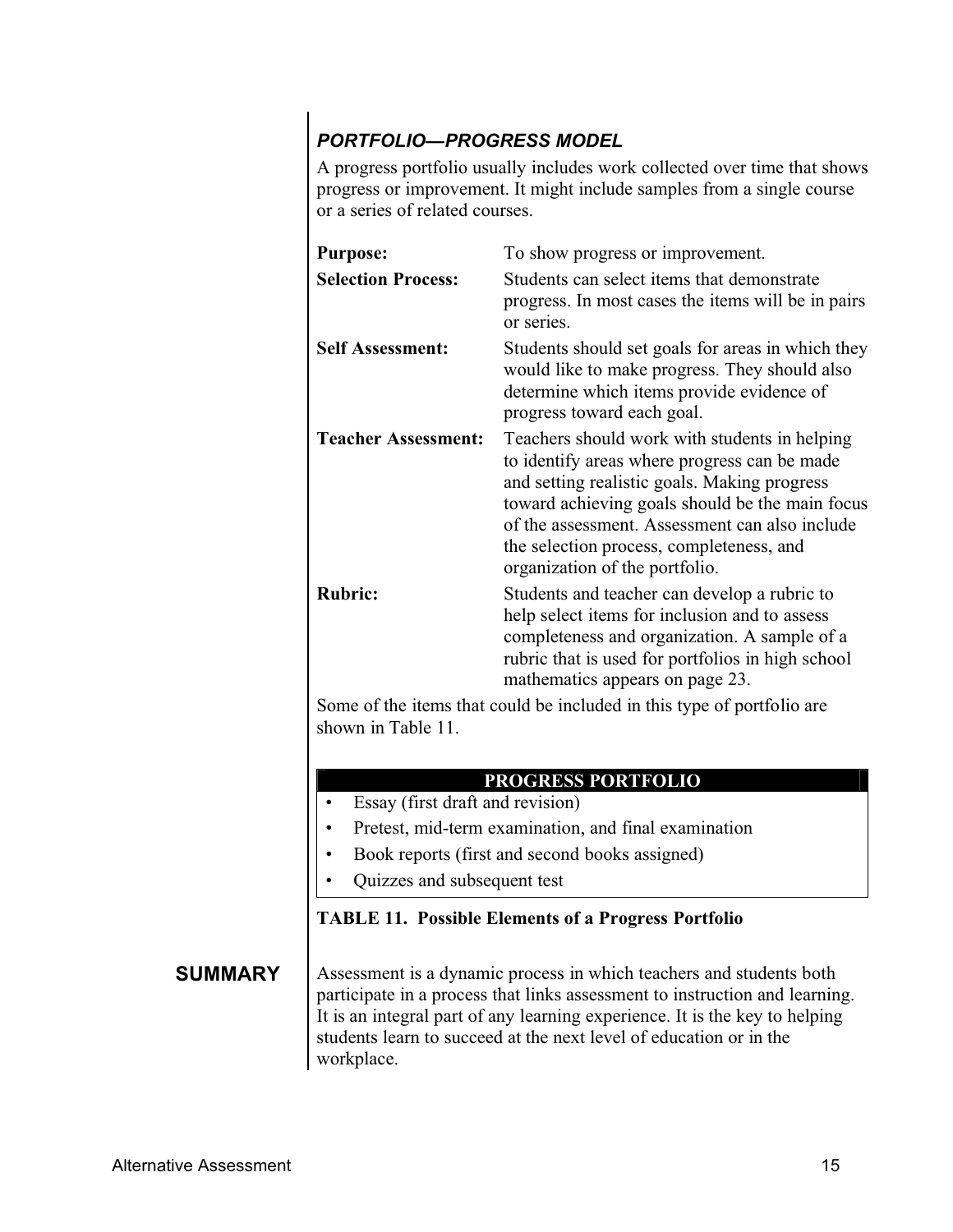#### **INTERNET RESOURCES INTERNET RESOURCES**

The Internet is home to many valuable resources related to alternative assessment. Some or all of the sites listed below may be of interest to you. Inclusion in this list should not be deemed as an endorsement of the content or ideas offered at any of the sites. Finally, because the Internet is such a dynamic environment, you may find that the sites listed in this book and any other resource material are no longer active or have been completely redesigned.

At the time of this writing (January 2004) the ERIC Digests, an excellent sources of journal articles related to alternative assessments, as well as a broad range of educational topics, is being redesigned. Therefore no site address is provided. However, a search of the Internet for ERIC and alternative assessment should direct you to the appropriate site.

- <sup>ÿ</sup> Alternative Assessment in the Social Sciences **www.coe.ilstu.edu/jabraun/socialstudies/assess/socsci/**
- □ National Center for Research on Evaluation, Standards and Student Testing **www.cse.ucla.edu/index1.htm**
- <sup>ÿ</sup> National Council of Teachers of Mathematics **www.nctm.org**
- □ National Council of Teachers of English **www.ncte.org**
- □ National Education Association **www.nea.org**
- □ North Central Regional Educational Laboratory **www.ncrel.org**
- □ Northwest Regional Educational Laboratory **www.nwrel.org**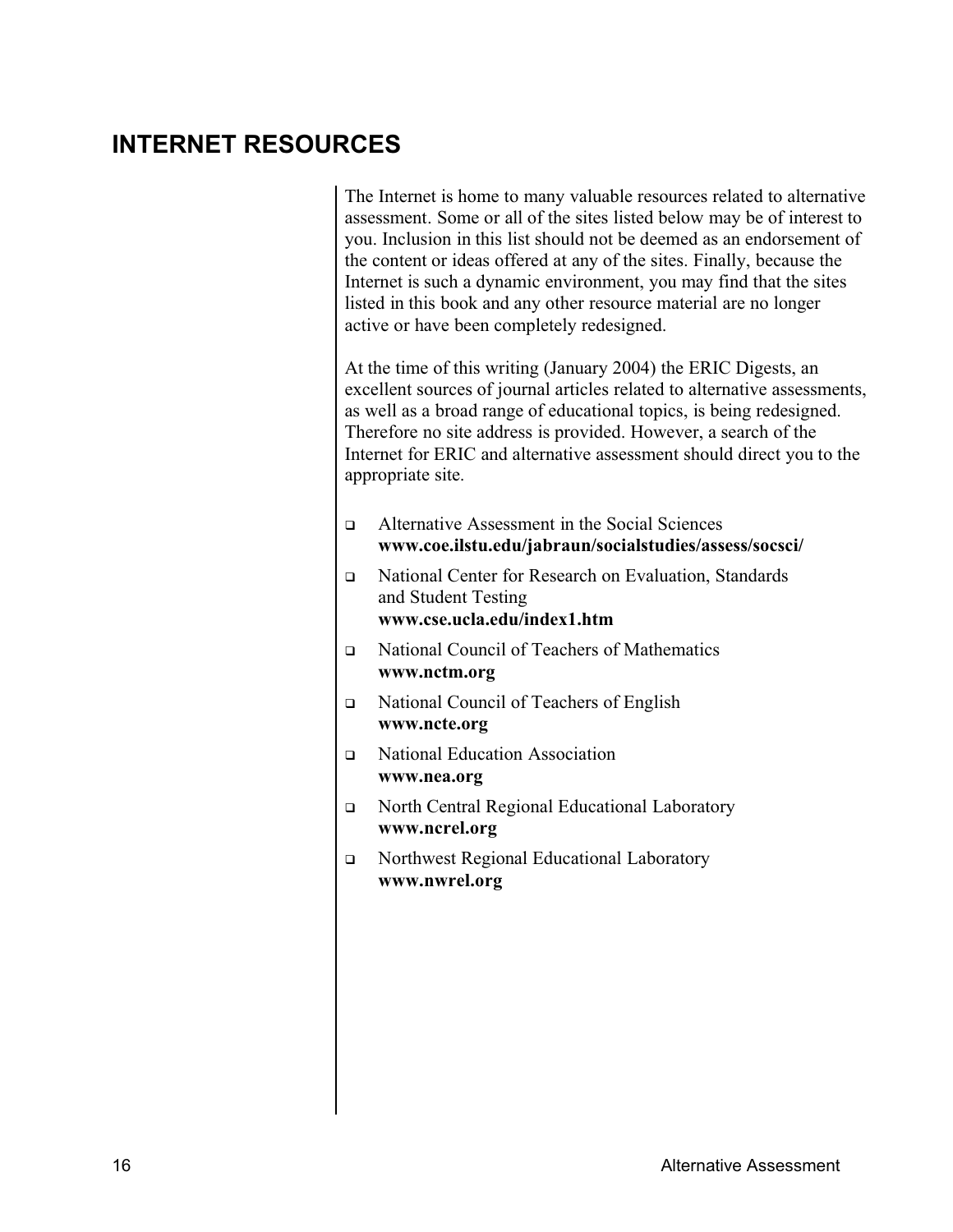#### **RECOMMENDED READING RECOMMENDED READING**

Airasian, Peter W. *Assessment in the Classroom.* New York: McGraw-Hill, 1996.

Blum, Robert and Judith Arter (eds.) *A Handbook for Student Performance Assessment in an Era of Restructuring.* Alexandria, VA: Association for Supervision and Curriculum Development, 1996.

Costa, Arthur L. and Bena Kallick. *Assessment Strategies for Self-Directed Learning.* Thousand Oaks, CA: Corwin Press, 2003.

Fischer, Cheryl Fulton and Rita M. King. *Authentic Assessment. A Guide to Implementation.* Thousand Oaks, CA: Corwin Press, Inc., 1995.

Gredler, Margaret E. *Classroom Assessment and Learning.* New York: Longman, 1999.

Hart, Diane. *Authentic Assessment: A Handbook for Educators.* Menlo Park, CA: Addison-Wesley Publishing Company, 1994.

Mabry, Linda. *Portfolios Plus: A Critical Guide to Alternative Assessment.* Thousand Oaks, CA: Corwin Press, 1999.

McCormick, Christine B. and Michael Pressley. *Educational Psychology: Learning, Instruction, Assessment.* New York: Longman, 1997.

McTighe, Jay and Steven Ferrara. *Assessing Learning In the Classroom.* Washington, DC: National Education Association, 1998.

Phye, Gary D. (editor). *Handbook of Classroom Assessment: Learning, Adjustment, and Achievement.* San Diego, CA: Academic Press, Inc., 1997.

Popham, W James. *Classroom Assessment: What Teachers Need to Know.* Needham Heights, MA: Pearson Allyn and Bacon, 2001.

Stiggins, Richard J. *Student-Centered Classroom Assessment.* Upper Saddle River, NJ: Prentice Hall, 1996.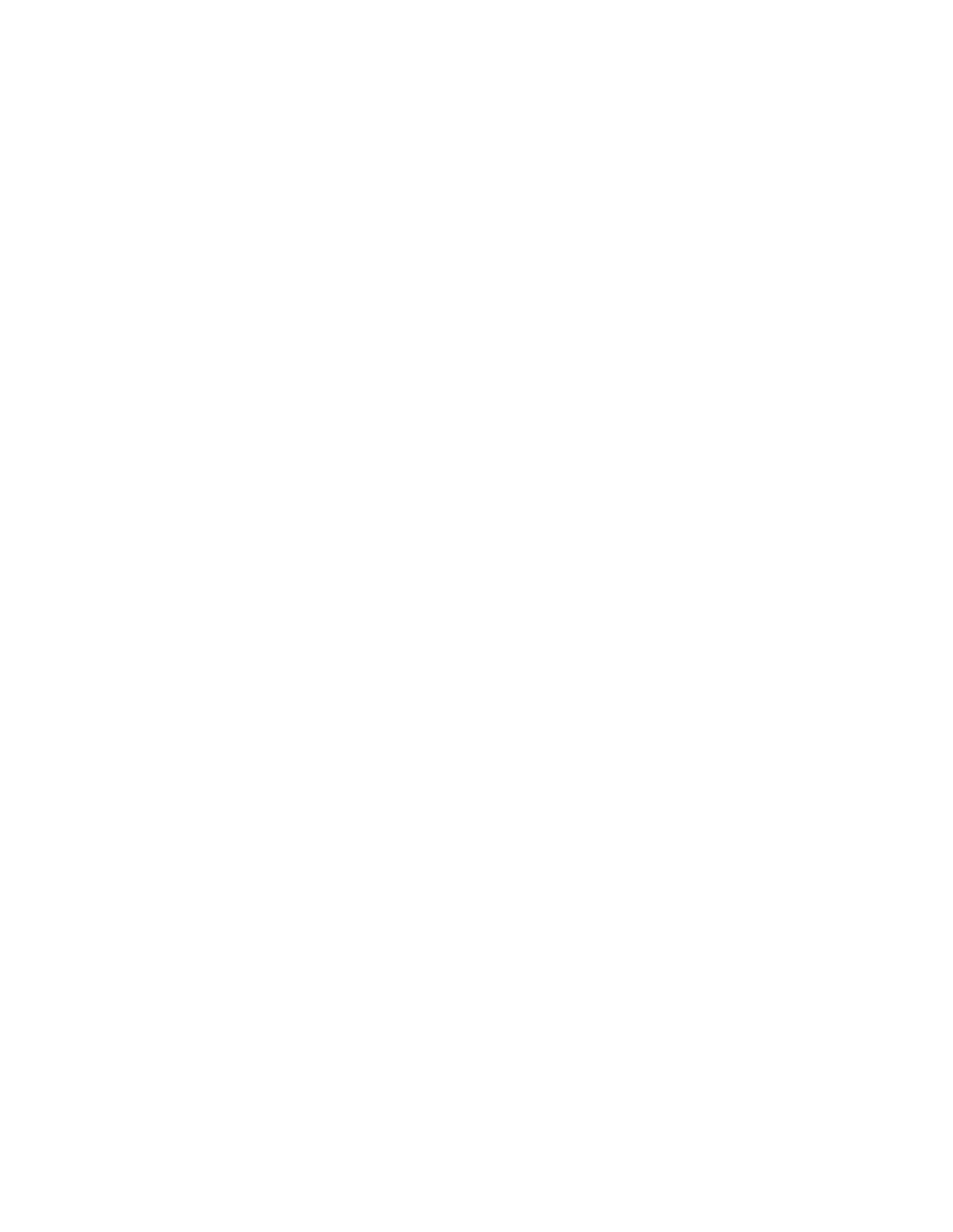#### **ALTERNATIVE ASSESSMENT**

#### *FALL CIVICS PROJECT*

**Directions:** Select a local candidate currently conducting an election campaign for the U.S. Senate or U.S. House of Representatives. Provide the following information as a written report, oral presentation, display, or multimedia presentation. Projects are due on November 15.

|   |                                              |                           |                           | Biographical information about the candidate.                       |  |  |  |  |
|---|----------------------------------------------|---------------------------|---------------------------|---------------------------------------------------------------------|--|--|--|--|
|   |                                              |                           |                           | Personal and professional background                                |  |  |  |  |
|   |                                              |                           |                           | Party affiliation                                                   |  |  |  |  |
|   |                                              |                           | 2.                        | Main campaign issues                                                |  |  |  |  |
|   |                                              |                           |                           | Candidate's position on each issue                                  |  |  |  |  |
|   |                                              |                           | 3                         | The office                                                          |  |  |  |  |
|   |                                              |                           |                           | Requirements to hold the office                                     |  |  |  |  |
|   |                                              |                           |                           | Duties of the officeholder                                          |  |  |  |  |
|   |                                              |                           | 4.                        | The campaign                                                        |  |  |  |  |
|   |                                              |                           |                           | Examples of campaign material (literature, buttons, advertisements) |  |  |  |  |
|   |                                              |                           |                           | News coverage (newspaper and magazine clippings, video and audio    |  |  |  |  |
|   |                                              |                           |                           | segments)                                                           |  |  |  |  |
|   |                                              |                           | 5.                        | Election night                                                      |  |  |  |  |
|   |                                              |                           |                           | Winner                                                              |  |  |  |  |
|   |                                              |                           |                           | Voting results                                                      |  |  |  |  |
|   |                                              |                           | 6.                        | After the election                                                  |  |  |  |  |
|   |                                              |                           |                           | Effect on party buildup or breakdown of the House or the Senate     |  |  |  |  |
|   |                                              |                           |                           | Future plans of candidate who did not win<br>٠                      |  |  |  |  |
| A | $\qquad \qquad =$                            |                           |                           | All six components completed                                        |  |  |  |  |
| B | $\displaystyle \qquad \qquad =\qquad \qquad$ |                           | Five components completed |                                                                     |  |  |  |  |
| C | $\!\!\!=\!\!\!$                              | Four components completed |                           |                                                                     |  |  |  |  |
|   |                                              |                           |                           |                                                                     |  |  |  |  |

- D = Three components completed
- $F =$  Fewer than three components completed

**Final Course Grade:** This assignment is worth the same as a test toward your final grade.

Late Assignments: Your grade will be lowered a letter for each day this assignment is late.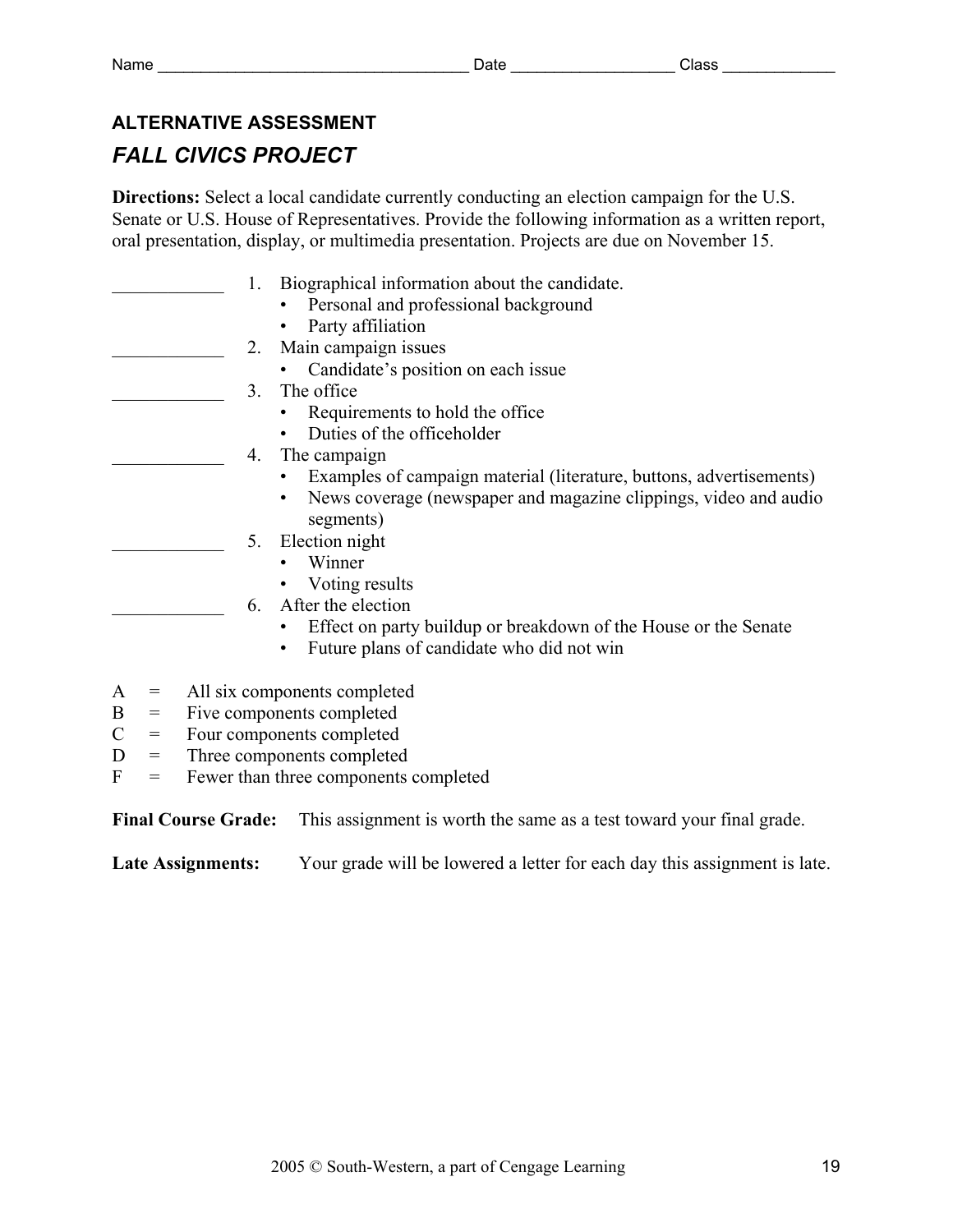#### **Assessment Rubric Problem Solving, Projects, Performance Assessments**

|                       | 5                   |                     |                    |             |
|-----------------------|---------------------|---------------------|--------------------|-------------|
| <b>Recognizes and</b> | Completely          | Partially           | Misunderstands     | No response |
| defines the           | understands the     | understands the     | the problem        |             |
| problem               | problem             | problem             |                    |             |
| Determines a          | <b>Identifies</b>   | Demonstrates        | Attempts an        | No response |
| problem solving       | appropriate steps   | only partially      | incorrect strategy |             |
| strategy              | to solve the        | correct strategy to | for the problem    |             |
|                       | problem             | solve the problem   | defined            |             |
| <b>Implements a</b>   | Follows the         | Partially follows   | Does not follow    | No response |
| strategy              | identified strategy | the identified      | the identified     |             |
|                       |                     | strategy            | strategy           |             |
| Interprets and        | Clearly responds    | Partially responds  | Main idea is       | No response |
| communicates          | to question( $s$ )  | to question( $s$ )  | missing, not       |             |
| findings and          | posed and           | posed or partially  | clear, or not      |             |
| conclusions           | supports            | supports            | related to the     |             |
|                       | conclusion with     | conclusion with     | problem            |             |
|                       | findings            | findings            |                    |             |

Assess the problem, project, or performance assessment in each of the four categories at the left, assigning a score from zero to 5 for each category. Scores of 4 and 2 are given at the teacher's discretion for work that falls between the score of 3 and 5 or 1 and 3. When each category has been assessed, total the points and determine an appropriate grading scale.

It is highly recommended that you share this rubric, or one that you design yourself, with your students prior to beginning the problem, project, or performance assessment. In this way, students are aware of how they will be assessed and can eventually participate in self-assessment using the same guidelines as the grader.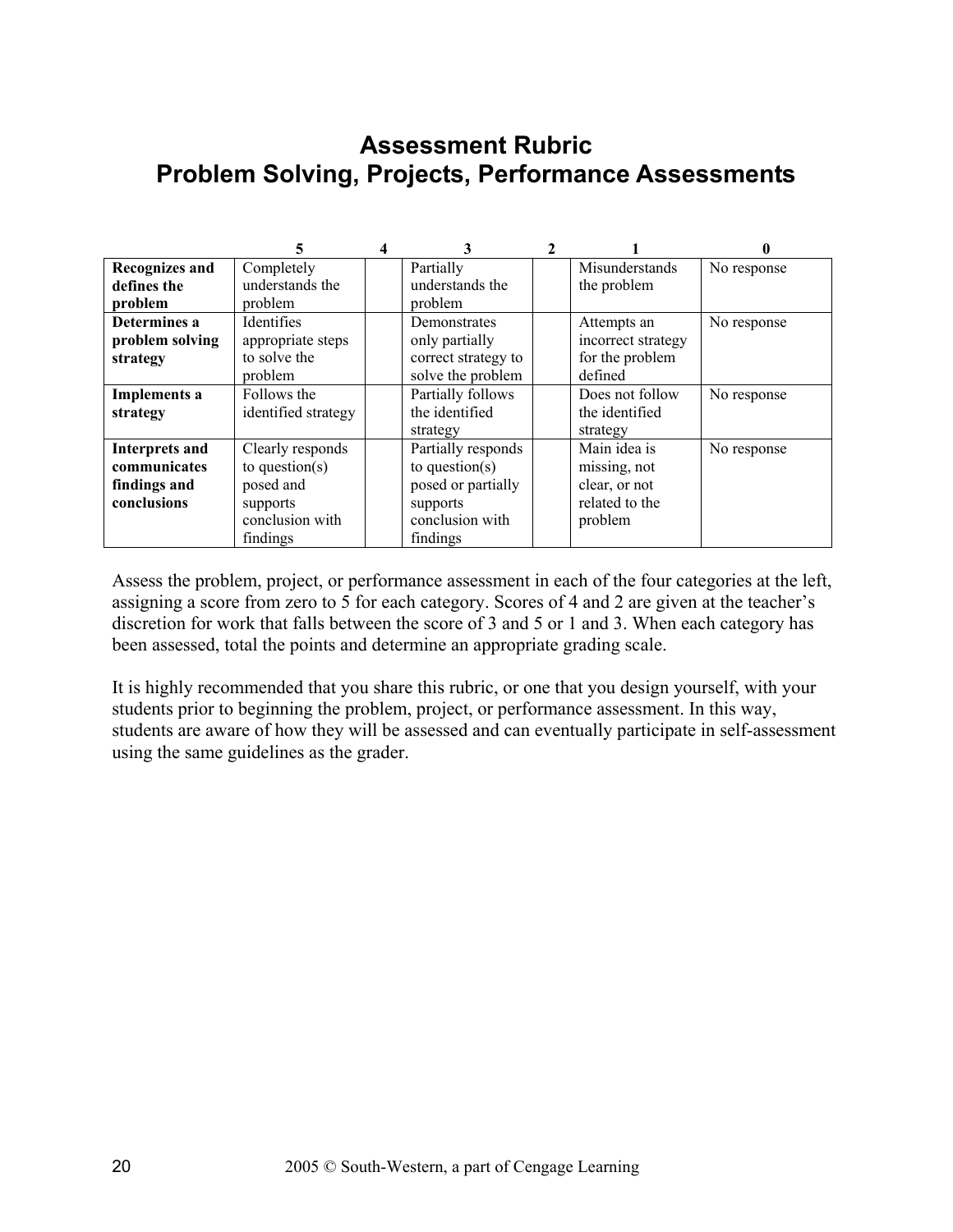### **ALTERNATIVE ASSESSMENT**  *FOREIGN LANGUAGE LAB: QUESTION AND ANSWER PAIRS*

One student reads prepared questions. The second student answers the questions.

|            | <b>STUDENT</b>          | <b>STUDENT</b>          |               |               |         |
|------------|-------------------------|-------------------------|---------------|---------------|---------|
|            | <b>QUESTIONER</b>       | <b>RESPONDENT</b>       |               |               |         |
|            |                         |                         |               |               |         |
|            | Fill in name of student | Fill in name of student |               |               |         |
|            | <b>Pronunciation</b>    | Appropriate             | Pronunciation | Word          | Grammar |
|            |                         | <b>Response</b>         |               | <b>Choice</b> |         |
| Question 1 |                         |                         |               |               |         |
| Question 2 |                         |                         |               |               |         |
| Question 3 |                         |                         |               |               |         |
| Question 4 |                         |                         |               |               |         |

#### **Scoring:**

3 = Consistently pronounces all words correctly.

Response is appropriate for the question asked.

 Chooses most appropriate words and phrases based on vocabulary that has been introduced.

Consistently uses correct grammar.

- 2 = Pronounces all but a few words correctly. Response includes some appropriate information, but it is not complete. At least one word or phrase could be replaced with a more appropriate word or phrase. Response includes one or two minor errors; no major errors.
- 1 = Mispronounces three or more words. Response is not appropriate for the question asked. Two or more words or phases could be replaced with more appropriate words or phases. Response includes major errors.
- $0 =$  Did not participate.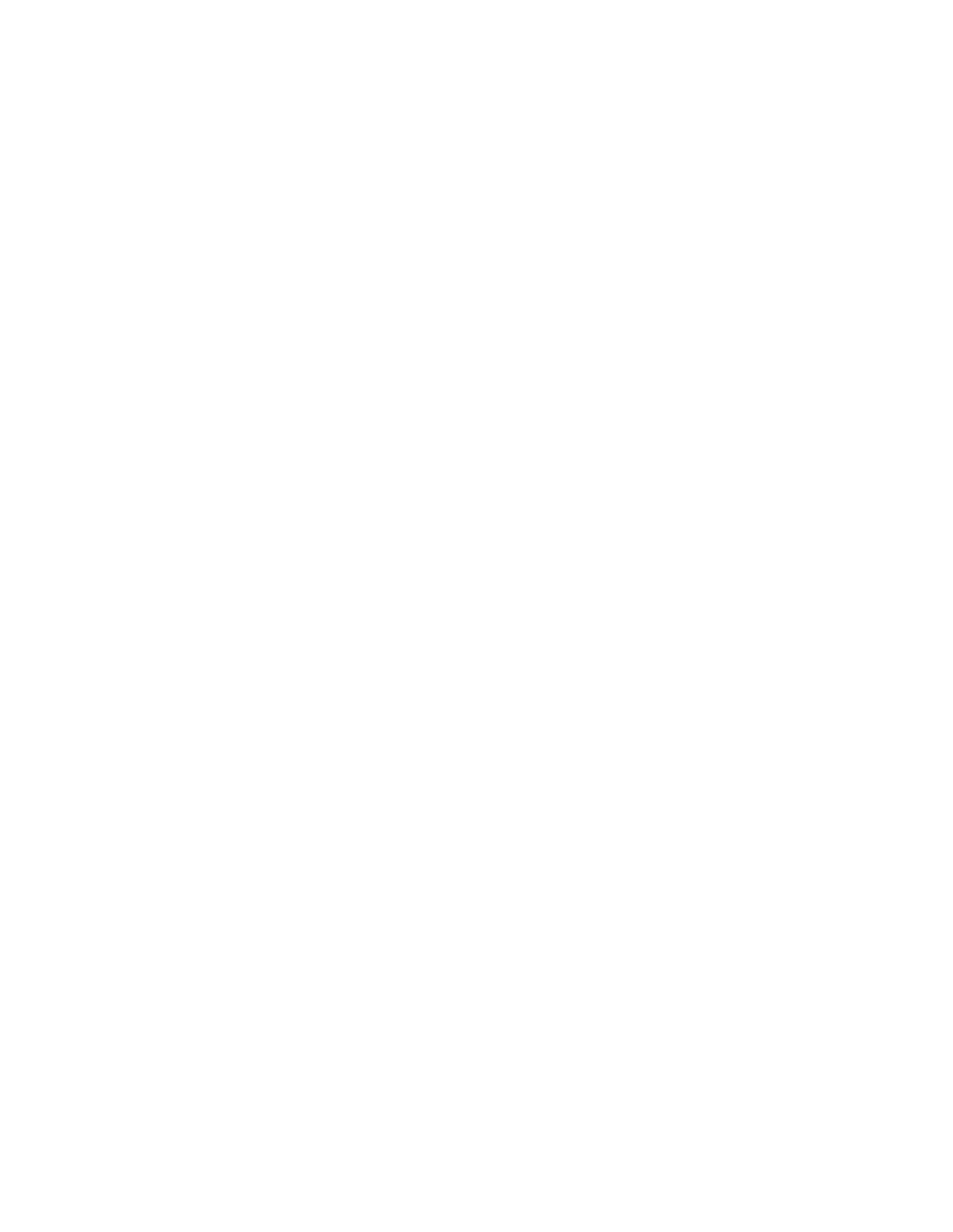#### **ALTERNATIVE ASSESSMENT**  *PORTFOLIO ASSESSMENT FORM*

| Portfolio is complete, on time, and well-organized     |                |         | $4 \t3 \t2 \t1$             |  |
|--------------------------------------------------------|----------------|---------|-----------------------------|--|
| Samples for each goal match the student's capabilities |                |         | 4 3 2 1                     |  |
| Student selects appropriate samples for each goal      | $5^{\circ}$    | 4 3 2 1 |                             |  |
| Student displays steady progress in meeting goals      |                |         | 4 3 2 1                     |  |
| Student takes pride in working toward goals            | 5 <sup>7</sup> |         | $4 \quad 3 \quad 2 \quad 1$ |  |

|                | <b>Evaluation Guide</b>     | <b>Suggested Scoring</b> |                                                                                             |  |  |
|----------------|-----------------------------|--------------------------|---------------------------------------------------------------------------------------------|--|--|
| 5              | Exceeds expectations        | $21 - 25$                | Student meets or exceeds expectations in<br>meeting goals.                                  |  |  |
| $\overline{4}$ | Meets expectations          | $17 - 20$                | Student meets expectations in most goals and<br>may exceed expectations in one or two goals |  |  |
| 3              | Capable of improvement      | $13 - 16$                | Student is capable of improvement in meeting<br>goals.                                      |  |  |
|                | Capable of much improvement | $9 - 12$                 | Student is working far below capabilities.                                                  |  |  |
|                | Inappropriate               | $5 - 8$                  | Work chosen is generally inappropriate. Student<br>needs guidance in assembling portfolio.  |  |  |

Adapted from Gerver, Robert, et al. *Algebra 2: An Integrated Approach.* Cincinnati: South-Western Educational Publishing, 1998.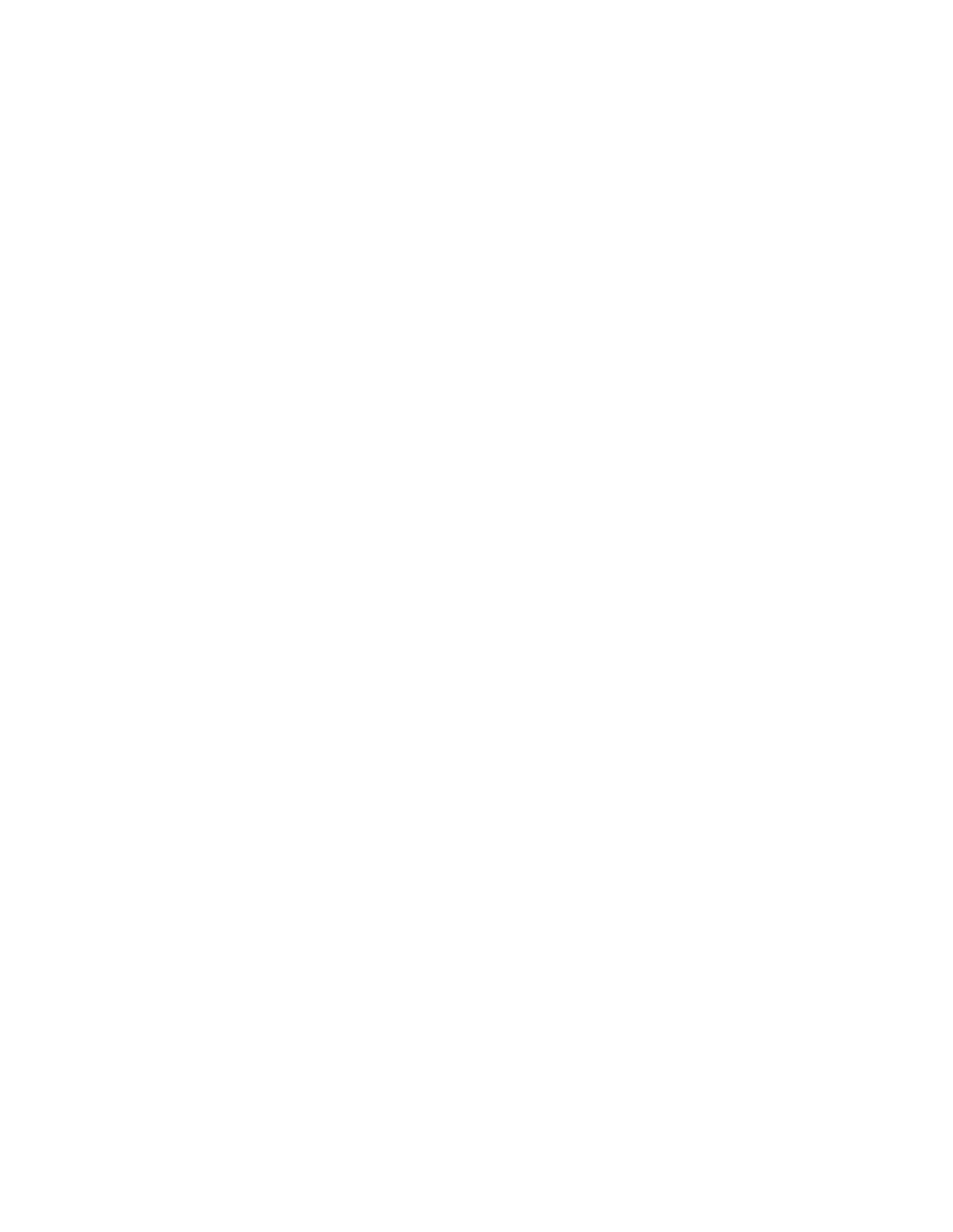### **PORTFOLIO— PREPARING FOR WORK**

- Résumé
- Personal information
	- $\triangleright$  copy of birth certificate
	- ¾ copy of Social Security card
	- ¾ copy of driver's license
- Sample job application  $\triangleright$  guide for completing actual application
- Evidence of achievement
	- $\triangleright$  copies of awards
	- $\triangleright$  copies of certificates
	- $\triangleright$  copies of other forms of recognition
- Sample letters
	- $\triangleright$  sample cover letters
	- $\triangleright$  sample thank you letters
- Reference list or letters
- Evidence of skills
	- $\triangleright$  job-specific
	- $\triangleright$  general
- Background information for interviewing
	- $\triangleright$  company profiles
	- $\triangleright$  answers to common interview questions
	- $\triangleright$  networking contacts